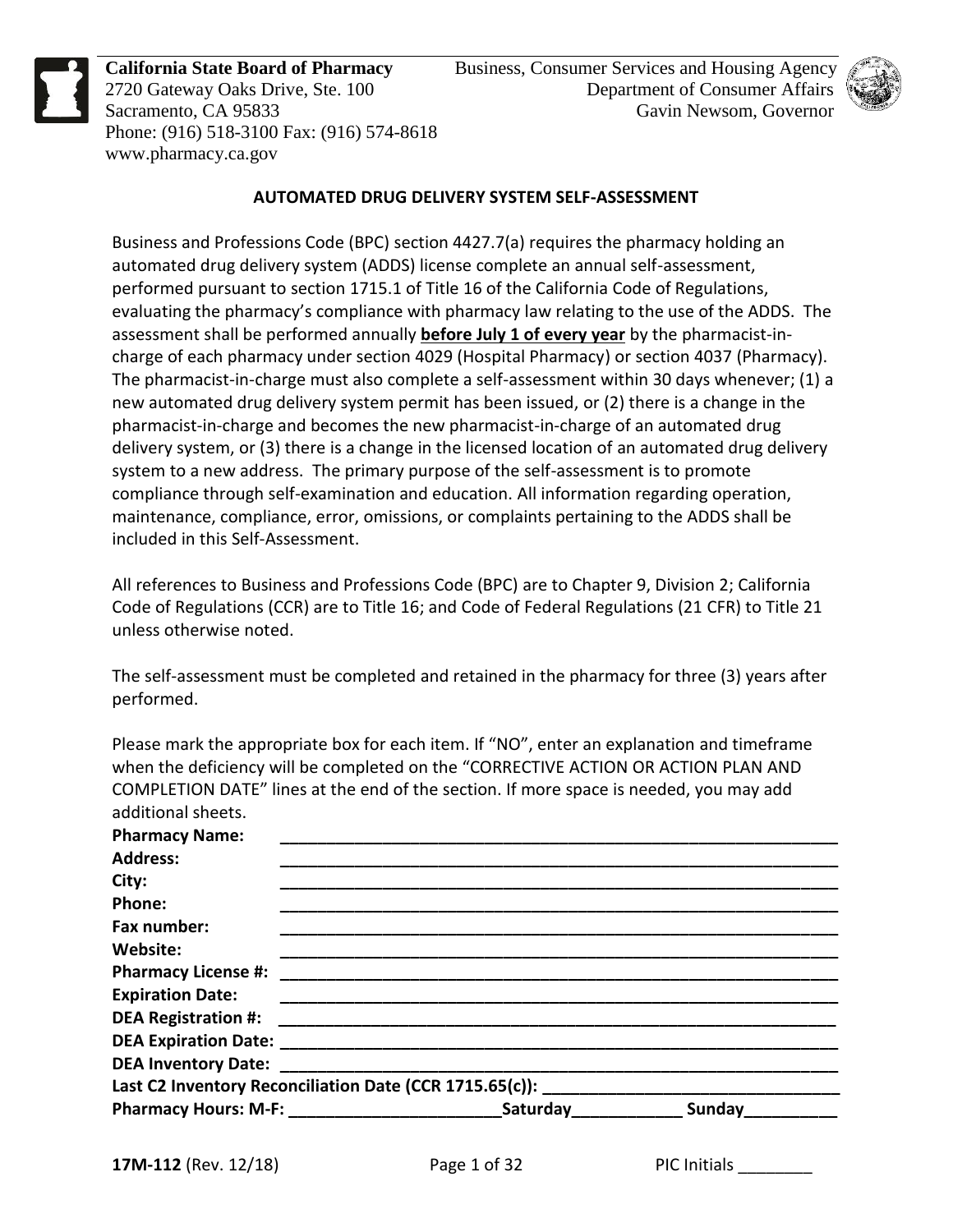| PIC:                         |         |                                                                   | RPH#   |  |
|------------------------------|---------|-------------------------------------------------------------------|--------|--|
| <b>ADDS License #:</b>       |         |                                                                   |        |  |
| <b>ADDS Expiration Date:</b> |         |                                                                   |        |  |
| <b>ADDS Address:</b>         |         |                                                                   |        |  |
| City:                        |         |                                                                   |        |  |
| <b>ADDS Hours:</b>           | $M-F$ : | Saturday                                                          | Sunday |  |
|                              |         | Please explain if the ADDS hours are different than the pharmacy: |        |  |

### **FOR ALL TYPES OF ADDS: COMPLETE SECTIONS 1, 2 AND 3**

#### **SECTION 1: DEFINITIONS/TYPE OF ADDS DEVICE USED**

An **ADDS – "Automated drug delivery system**," a mechanical system that performs operations or activities other than compounding or administration, relative to storage, dispensing, or distribution of drugs. An ADDS, shall collect, control and maintain all transaction information to accurately track the movement of drugs into and out of the system for security, accuracy, and accountability. [BPC 4119.11(b)(1), 4017.3(a)]

### **IDENTIFY THE TYPE OF ADDS DEVICE USED**

| Yes No N/A |     |  |
|------------|-----|--|
|            | ___ |  |

 1.1. The pharmacy uses an **APDS – "Automated PATIENT dispensing system**," an ADDS for storage and dispensing of prescribed drugs directly to the patients pursuant to prior authorization by a pharmacist. [BPC  $4119.11(b)(2)$ ,  $4017.3(c)$ ]

 1.2 The pharmacy uses an **AUDS – "Automated UNIT DOSE system**," an ADDS for the storage and retrieval of unit dose drugs for administration to patient by persons authorized to perform these functions. [BPC 4119.11(b)(3), 4017.3(b)]

### **SECTION 2: LOCATION OF DEVICES**

#### **Yes No N/A**

□□□ 2.1 Provides pharmacy services to the patient of **covered entities**, as defined that are eligible for discount drug programs under federal law as specified through the use of an APDS as defined. The APDS need not be at the same location as the underlying operating pharmacy if all the specific conditions are met. "Covered entity" as defined by section 256b of Title 42 of United Sates Code. [BPC 4119.11(a)-(a)(11)]

□□□ 2.2 Provides pharmacy services through an ADDS **adjacent to the secured pharmacy area** of the pharmacy holding the ADDS license. [BPC 4427.3(b)(1)]

2.3 Provides pharmacy services through an ADDS in **a health facility** licensed pursuant to section 1250 of the Health and Safety Code (Long Term Care (LTC)) that complies with section 1261.6 of the Health and Safety Code. [BPC 4427.3(b)(2)]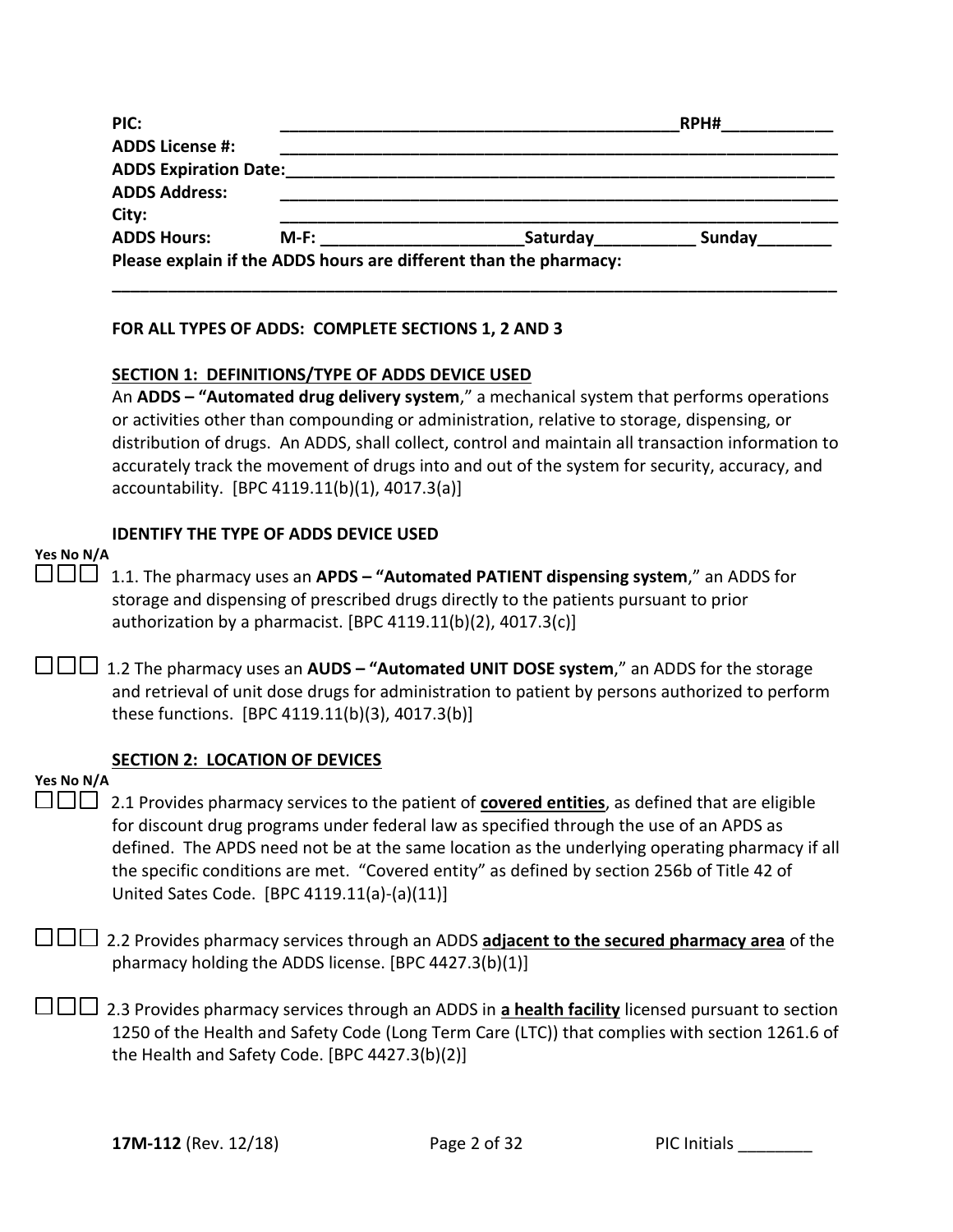| Yes No N/A |                                                                                                                                                                                                                                                                                                                                                                                                                                                                                                                                                                                                                                                                                                                                                                                                                           |
|------------|---------------------------------------------------------------------------------------------------------------------------------------------------------------------------------------------------------------------------------------------------------------------------------------------------------------------------------------------------------------------------------------------------------------------------------------------------------------------------------------------------------------------------------------------------------------------------------------------------------------------------------------------------------------------------------------------------------------------------------------------------------------------------------------------------------------------------|
|            | 2.4 Provides pharmacy services through a clinic licensed pursuant to section 1204 or 1204.1 of<br>the Health and Safety Code, or section 4180 or 4190 of Business and Professions Code.<br>[BPC 4427.3(b)3]                                                                                                                                                                                                                                                                                                                                                                                                                                                                                                                                                                                                               |
|            | 2.5 Provides pharmacy services through a correctional clinic. [BPC 4187.1, 4427.3(b)(4)]                                                                                                                                                                                                                                                                                                                                                                                                                                                                                                                                                                                                                                                                                                                                  |
|            | $\perp$ 2.6 Provides pharmacy services through a <b>medical office</b> . [BPC 4427.3(b)(5), 4427.6(j)]                                                                                                                                                                                                                                                                                                                                                                                                                                                                                                                                                                                                                                                                                                                    |
|            | 2.7 AUDS operated by a licensed hospital pharmacy, as defined in section 4029, and is used<br>solely to provide doses administered to patients while in a licensed general acute care hospital<br>facility or a licensed acute psychiatric hospital facility, as defined in subdivision (a) and (b) of<br>section 1250 of the Health and Safety Code, shall be exempt from the requirement of obtaining<br>an ADDS license, if the licensed hospital pharmacy owns or leases the AUDS and owns the<br>dangerous drugs and dangerous devices in the AUDS. The AUDS shall comply with all other<br>requirements for an ADDS in Article 25. The licensed hospital pharmacy shall maintain a list of<br>the locations of each AUDS it operates and shall make the list available to the board upon<br>request. [BPC4427.2(i)] |
|            | Note: An ADDS license is not required for technology, installed within the secured licensed<br>premises area of a pharmacy, used in the selecting, counting, packaging, and labeling of<br>dangerous drugs and dangerous devices. [BPC 4427.2(j)]                                                                                                                                                                                                                                                                                                                                                                                                                                                                                                                                                                         |
|            |                                                                                                                                                                                                                                                                                                                                                                                                                                                                                                                                                                                                                                                                                                                                                                                                                           |
|            | SECTION 3: GENERAL REQUIREMENTS FOR ALL TYPES OF ADDS<br>(Answer N/A if licensure not required)                                                                                                                                                                                                                                                                                                                                                                                                                                                                                                                                                                                                                                                                                                                           |
| Yes No N/A | 3.1 The ADDS is installed, leased, owned, or operated in California and is licensed by the board.<br>[BPC 4427.2(a), 4427.4(a)]                                                                                                                                                                                                                                                                                                                                                                                                                                                                                                                                                                                                                                                                                           |
|            | 3.2 The ADDS license was issued to a holder of a current, valid, and active pharmacy license of a<br>pharmacy located and licensed in California. [BPC 4427.2(b)]                                                                                                                                                                                                                                                                                                                                                                                                                                                                                                                                                                                                                                                         |
|            | $\perp$ 3.3 Each ADDS has a separate license. [BPC 4427.2(c)]                                                                                                                                                                                                                                                                                                                                                                                                                                                                                                                                                                                                                                                                                                                                                             |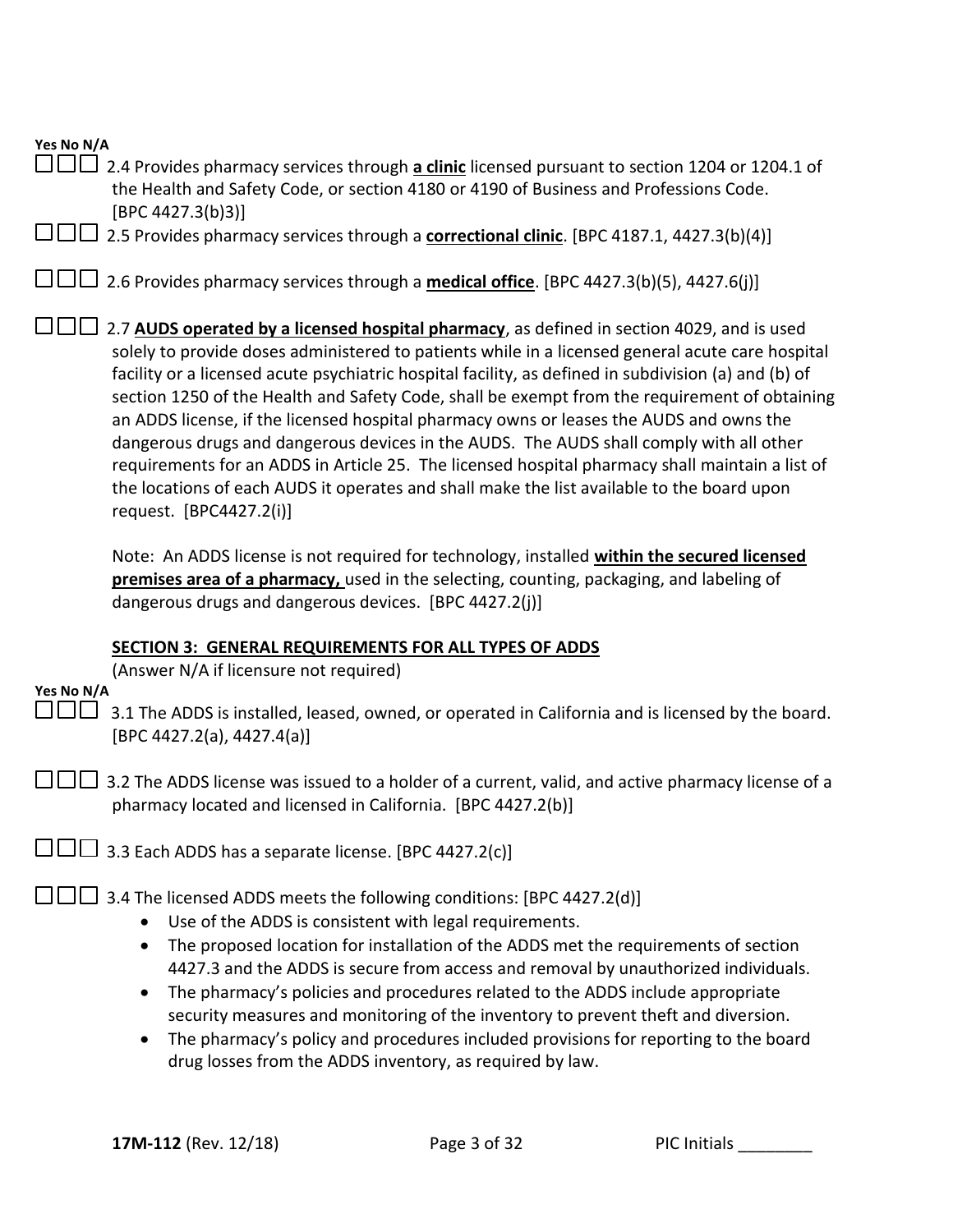| 3.5 A prelicensure inspection was conducted within 30 days of a completed application for the<br>ADDS license at the proposed location(s). [BPC 4427.2(e)]<br>List date(s) of pre-license inspection(s):                                                                                                                                                                                                                                                                                                                                                                                        |
|-------------------------------------------------------------------------------------------------------------------------------------------------------------------------------------------------------------------------------------------------------------------------------------------------------------------------------------------------------------------------------------------------------------------------------------------------------------------------------------------------------------------------------------------------------------------------------------------------|
|                                                                                                                                                                                                                                                                                                                                                                                                                                                                                                                                                                                                 |
| 3.6 The pharmacy is aware a relocation of an ADDS shall require a new application for licensure.<br>[BPC 4427.2(e)]                                                                                                                                                                                                                                                                                                                                                                                                                                                                             |
| 3.7. The pharmacy is aware a replacement of an ADDS shall require notification to the board<br>within 30 days. [BPC 4427.2(e)]                                                                                                                                                                                                                                                                                                                                                                                                                                                                  |
| 3.8 The pharmacy is aware the ADDS license will be canceled by operation of law if the<br>underlying pharmacy license is not current, valid, and active. Upon reissuance or reinstatement<br>of the underlying pharmacy license, a new application for an ADDS license is submitted to the<br>board. [BPC 4427.2(f)]                                                                                                                                                                                                                                                                            |
| 3.9 The pharmacy is aware the holder of an ADDS license will advise the board in writing within<br>30 days if use of an ADDS is discontinued. [BPC 4427.2(g)]                                                                                                                                                                                                                                                                                                                                                                                                                                   |
| 3.10 The ADDS license(s) was/were renewed annually, and the renewal date is the same as the<br>underlying pharmacy license. [BPC 4427.2(h)]                                                                                                                                                                                                                                                                                                                                                                                                                                                     |
| 3.11 The ADDS is placed and operated inside an enclosed building, with a premises address, at a<br>location approved by the board. [BPC 4427.3(a)]                                                                                                                                                                                                                                                                                                                                                                                                                                              |
| 3.12 Prior to installation, the pharmacy holding the ADDS license and the location where the<br>ADDS is placed pursuant to subdivision (b) of Business and Professions Code section 4427.3,<br>jointly developed and implemented written policies and procedures to ensure safety, accuracy,<br>accountability, security, patient confidentiality, and maintenance of the ADDS, as well as<br>quality, potency, and purity of the drugs and devices. The policies and procedures are<br>maintained at the location of the ADDS and at the pharmacy holding the ADDS license.<br>[BPC 4427.3(c)] |
| 3.13 Each ADDS is operated under the supervision of the pharmacy holding the ADDS license.<br>[BPC 4427.4(b)]                                                                                                                                                                                                                                                                                                                                                                                                                                                                                   |
| 3.14 The ADDS is considered an extension and part of the pharmacy holding the ADDS license,<br>regardless of the ADDS location, and is subject to inspection pursuant to BPC 4008.<br>[BPC 4427.4(c)]                                                                                                                                                                                                                                                                                                                                                                                           |
|                                                                                                                                                                                                                                                                                                                                                                                                                                                                                                                                                                                                 |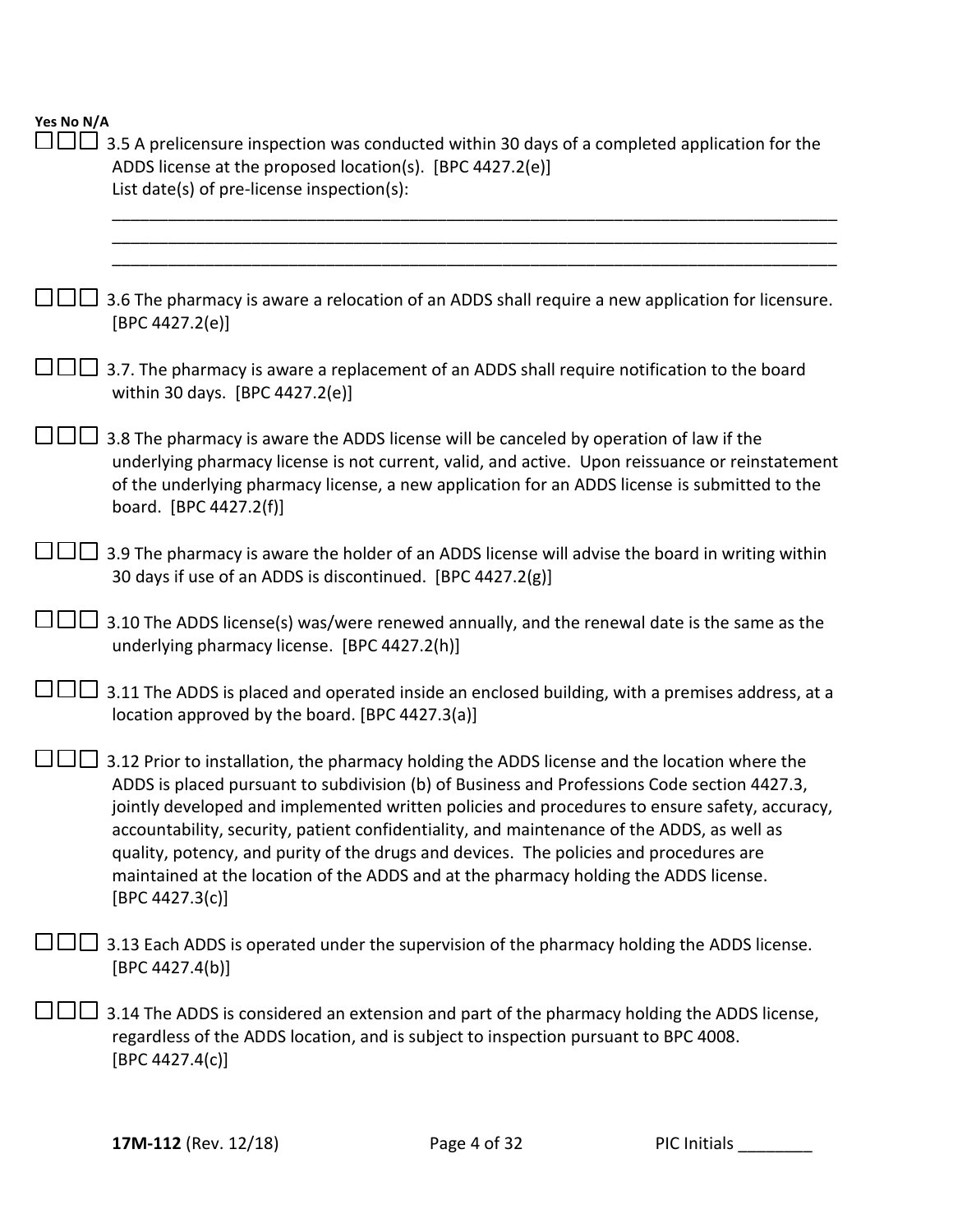|  | Yes No N/A |
|--|------------|
|  |            |

| $\Box$ $\Box$ 3.15 Drugs and devices stored in an ADDS will be deemed part of the inventory and the<br>responsibility of the pharmacy holding the ADDS license, and the drugs and devices dispensed<br>from the ADDS shall be considered to have been dispensed by the pharmacy. [BPC 4427.4(d)]                                                                                                  |
|---------------------------------------------------------------------------------------------------------------------------------------------------------------------------------------------------------------------------------------------------------------------------------------------------------------------------------------------------------------------------------------------------|
| J□□ 3.16 The stocking and restocking of an ADDS is performed by a pharmacist, or by a pharmacy<br>technician or intern pharmacist under the supervision of a pharmacist, except for an ADDS<br>located in a health facility pursuant to HSC 1250, where the stocking and restocking of the<br>ADDS may be performed in compliance with HSC 1261.6. [BPC 4427.4(e)(1)]                             |
| 3.17 Access to the ADDS is controlled and tracked using an identification or password system or<br>biosensor. [BPC 4427.4(e)(2)]                                                                                                                                                                                                                                                                  |
| 3.18 The ADDS makes a complete and accurate record of all transactions including all users<br>accessing the system and all drugs added to, or removed from, the system. [BPC 4427.4(e)(3)]                                                                                                                                                                                                        |
| 3.19 Are drugs or devices not immediately transferred into an ADDS upon arrival at the ADDS<br>location, stored for no longer than 48 hours in a secured room within the ADDS location<br>approved by the board under section 4427.3 and upon retrieval of the dangerous drugs and<br>devices from the secured storage is an inventory taken to detect any losses or overages?<br>[BPC 4427.4(f)] |
| 3.20 Prior to installation, and annually thereafter, the pharmacy holding the ADDS license<br>provides training on the operation and use of the ADDS to the pharmacy personnel and to<br>personnel using the ADDS at the location where the ADDS is placed pursuant to BPC 4427.3(b).<br>[BPC 4427.5]                                                                                             |
| 3.21 The pharmacy complies with all recordkeeping and quality assurance requirements<br>established in pharmacy law and regulations, and maintains records within the licensed<br>pharmacy holding the ADDS license and separate from other pharmacy records.<br>[BPC 4427.7(b)]                                                                                                                  |
| CORRECTIVE ACTION OR ACTION PLAN AND COMPLETION DATE                                                                                                                                                                                                                                                                                                                                              |
|                                                                                                                                                                                                                                                                                                                                                                                                   |
|                                                                                                                                                                                                                                                                                                                                                                                                   |
|                                                                                                                                                                                                                                                                                                                                                                                                   |
|                                                                                                                                                                                                                                                                                                                                                                                                   |
|                                                                                                                                                                                                                                                                                                                                                                                                   |
|                                                                                                                                                                                                                                                                                                                                                                                                   |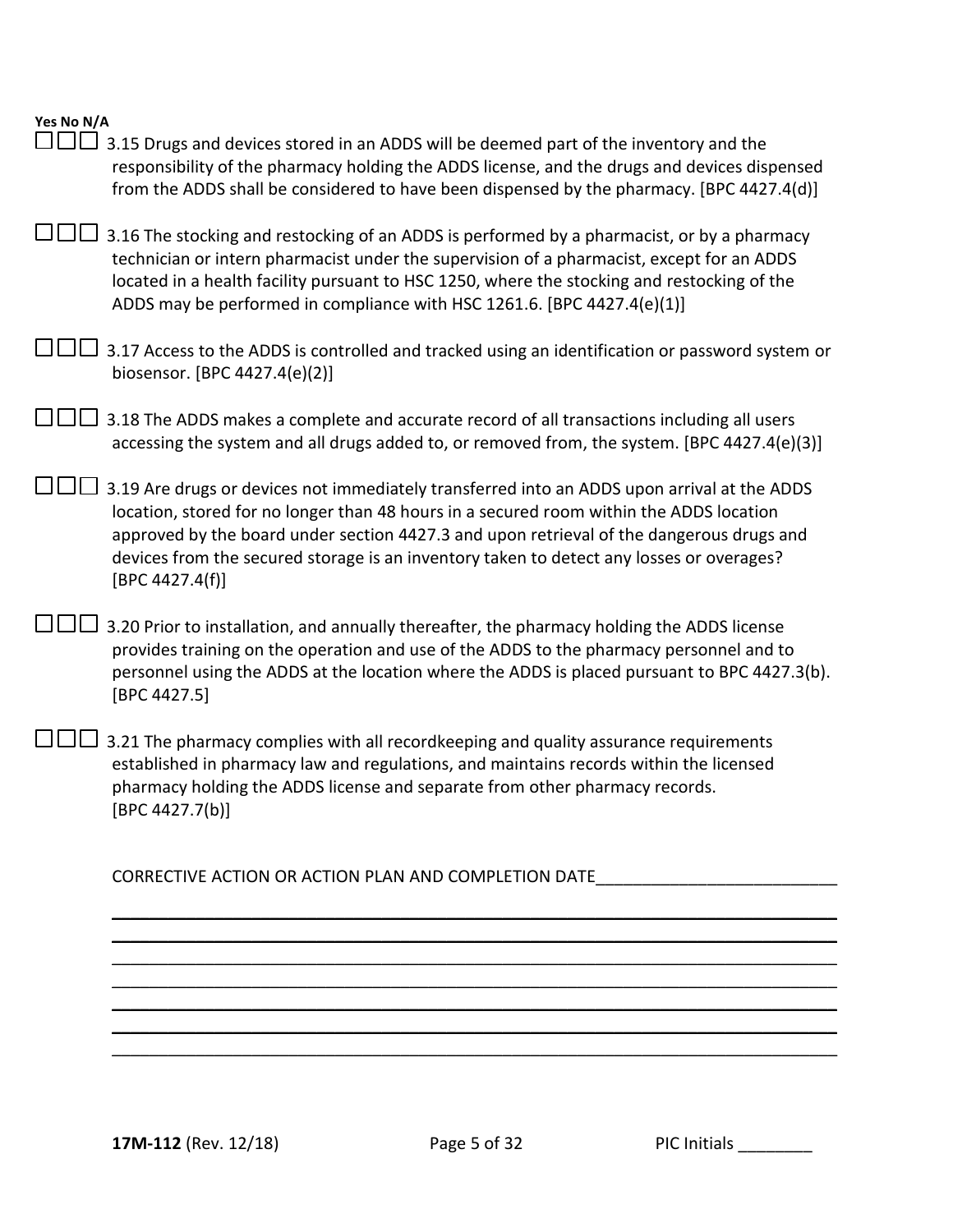**CHECK OFF THE TYPE OF ADDS USED BY THE PHARMACY AND COMPLETE THE FOLLOWING SECTION(S) AS IT APPLIES TO THE TYPE OF ADDS THE PHARMACY IS USING.** 

### **Please Note: The Pharmacist-in-Charge of the pharmacy and the owner of the ADDS shall sign the Certification Acknowledgment on page 33 after completing the assessment.**

- $\Box$  SECTION 4 APDS used to provide pharmacy service to covered entities and medical professionals contracted with a covered entity.
- $\Box$  SECTION 5 ADDS adjacent to the secured pharmacy area and Medical Offices.
- $\Box$  SECTION 6 ADDS in a health facility pursuant to HSC 1250 (LTC).
- $\Box$  SECTION 7 APDS through a clinic pursuant to HSC 1204 or 1204.1 or BPC 4180 or 4190.
- $\Box$  SECTION 8 ADDS operated by a correctional clinic.

### **SECTION 4: APDS USED TO PROVIDE PHARMACY SERVICES TO COVERED ENTITIES AND MEDICAL PROFESSIONALS CONTRACTED WITH A COVERED ENTITY**

| А. |  | <b>GENERAL REQUIREMENTS</b> |
|----|--|-----------------------------|
|----|--|-----------------------------|

| Yes No N/A |                                                                                                           |
|------------|-----------------------------------------------------------------------------------------------------------|
|            | $\Box$ $\Box$ 4.1 A Covered Entity May Contract with Pharmacy to Provide Services- The operating pharmacy |
|            | providing pharmacy services to the patients of the covered entity, including, unless prohibited           |
|            | by any other law, patients enrolled in the Medi-Cal program, shall be under contract with the             |
|            | covered entity as described in BPC section 4126 to provide those pharmacy services through                |
|            | the use of the APDS. [BPC $4119.11(a)(2)$ ]                                                               |

 $\square \square \square$  4.2 Contracts between the covered entities and the pharmacy shall comply with the guidelines published by the Health Resources and Services Administration and are available for inspection by Board during normal business hours. [BPC 4126(a)]

| $\Box$ $\Box$ 4.3 Drugs purchased and received pursuant to section 256b of Title 42 USC shall be segregated |
|-------------------------------------------------------------------------------------------------------------|
| from the pharmacy's other drug stock by physical or electronic means. [BPC 4126(b)]                         |

| $\Box$ $\Box$ 4.4 All records of acquisition and disposition of these drugs shall be readily retrievable in a form |
|--------------------------------------------------------------------------------------------------------------------|
| separate from the pharmacy's other records. [BPC 4126(b)]                                                          |

| $\Box$ $\Box$ 4.5 The drugs shall be returned to the distributor from which the drugs were obtained if drugs to |
|-----------------------------------------------------------------------------------------------------------------|
| be dispensed to patient of a covered entity pursuant to section 256b of Title 42USC cannot be                   |
| distributed because of a change in circumstances of the covered entity or the pharmacy.                         |
| [BPC 4126(c)]                                                                                                   |

 $\square \square \square$  4.6 A licensee that participates in a contract to dispense preferentially priced drugs pursuant to this section shall not have both a pharmacy and a wholesaler license. [BPC 4126(d)]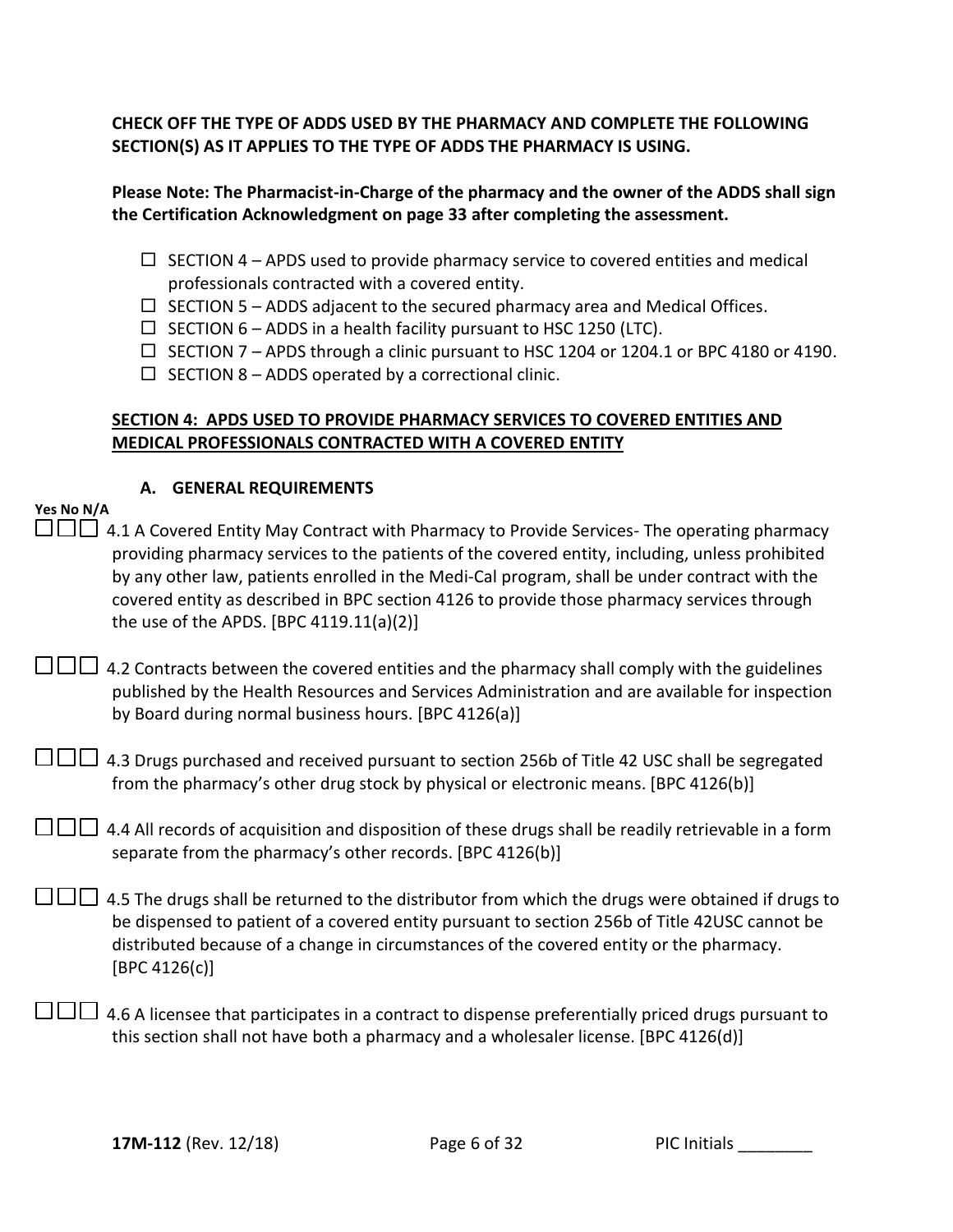| <b>B. UNDERLYING OPERATING PHARMACY</b>                                                                                                           |                                                                                                                                                                                                                                                                                                                                                                                                                                                                                                                                                                                                                                                                                                                                                                                                               |
|---------------------------------------------------------------------------------------------------------------------------------------------------|---------------------------------------------------------------------------------------------------------------------------------------------------------------------------------------------------------------------------------------------------------------------------------------------------------------------------------------------------------------------------------------------------------------------------------------------------------------------------------------------------------------------------------------------------------------------------------------------------------------------------------------------------------------------------------------------------------------------------------------------------------------------------------------------------------------|
| 4.7 The operating pharmacy has obtained a license from the Board to operate the APDS which<br>site. [BPC 4119.11(a)(1)]                           |                                                                                                                                                                                                                                                                                                                                                                                                                                                                                                                                                                                                                                                                                                                                                                                                               |
| 4.8 A separate license was obtained for each APDS location and has been renewed annually<br>4119.11(a)(8), 4107]                                  |                                                                                                                                                                                                                                                                                                                                                                                                                                                                                                                                                                                                                                                                                                                                                                                                               |
| 4.9 A prelicensure inspection of the proposed APDS location was conducted by the Board within                                                     |                                                                                                                                                                                                                                                                                                                                                                                                                                                                                                                                                                                                                                                                                                                                                                                                               |
| Date of Inspection:                                                                                                                               |                                                                                                                                                                                                                                                                                                                                                                                                                                                                                                                                                                                                                                                                                                                                                                                                               |
| 4.10 The pharmacy will submit a new APDS licensure application for Board approval if the<br>current APDS is relocated. [BPC 4119.11(a)(9)]        |                                                                                                                                                                                                                                                                                                                                                                                                                                                                                                                                                                                                                                                                                                                                                                                                               |
| 4.11 The pharmacy will notify the Board within 30 days of replacement of an APDS or                                                               |                                                                                                                                                                                                                                                                                                                                                                                                                                                                                                                                                                                                                                                                                                                                                                                                               |
| 4.12 A new APDS licensure application will be submitted if original APDS is cancelled due to the<br>reissued or reinstated.) [BPC 4119.11(a)(10)] |                                                                                                                                                                                                                                                                                                                                                                                                                                                                                                                                                                                                                                                                                                                                                                                                               |
| 4.13 The pharmacy does not have more than 15 APDS licenses for one underlying operating                                                           |                                                                                                                                                                                                                                                                                                                                                                                                                                                                                                                                                                                                                                                                                                                                                                                                               |
|                                                                                                                                                   |                                                                                                                                                                                                                                                                                                                                                                                                                                                                                                                                                                                                                                                                                                                                                                                                               |
|                                                                                                                                                   |                                                                                                                                                                                                                                                                                                                                                                                                                                                                                                                                                                                                                                                                                                                                                                                                               |
|                                                                                                                                                   |                                                                                                                                                                                                                                                                                                                                                                                                                                                                                                                                                                                                                                                                                                                                                                                                               |
|                                                                                                                                                   |                                                                                                                                                                                                                                                                                                                                                                                                                                                                                                                                                                                                                                                                                                                                                                                                               |
| Yes No N/A                                                                                                                                        | CORRECTIVE ACTION OR ACTION PLAN AND COMPLETION DATE<br>includes the address of the APDS location and the identity of the covered entity or affiliated<br>concurrent with the pharmacy license. (Note: The Board may issue a license for operation of an<br>APDS at an address for which the Board has issued another site license.) [BPC 4119.11(a)(1),<br>30 days after Board receipt of the APDS application before Board approval. [BPC 4119.11(a)(9)]<br>discontinuing an APDS. [BPC 4119.11(a)(9), 4119.11(a)(11)]<br>underlying operating pharmacy's permit being cancelled, not current, not valid, or inactive.<br>(Once cancelled, a new APDS license can only be issued if the underlying pharmacy's permit is<br>pharmacy under this section. [BPC 4119.11(d)(10)] List of current APDS licenses: |

**17M-112** (Rev. 12/18) **Page 7 of 32** PIC Initials \_\_\_\_\_\_\_\_\_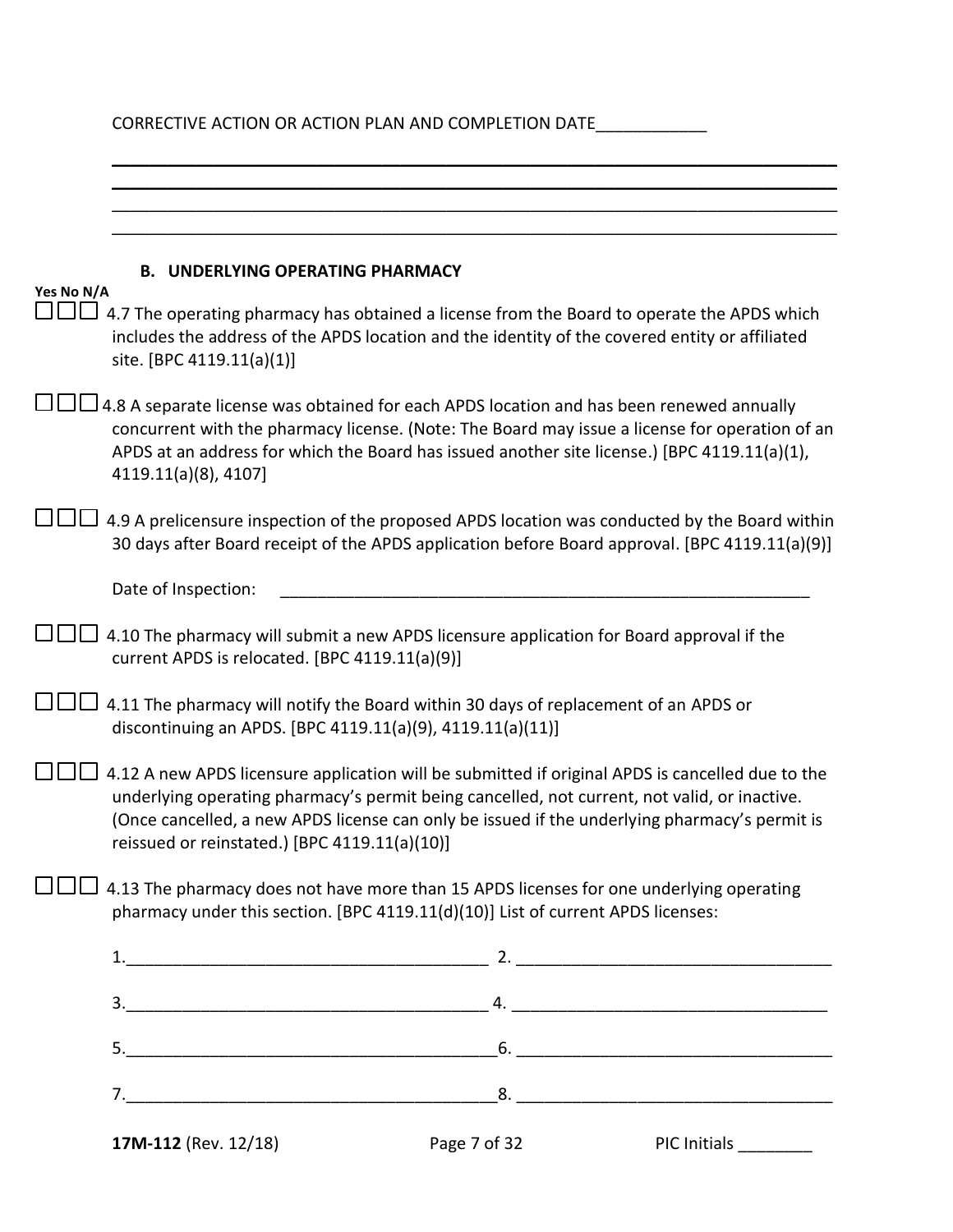|            | 9.                                                                                                                                                                                                                                                                                                                                                                                                     | 10. |
|------------|--------------------------------------------------------------------------------------------------------------------------------------------------------------------------------------------------------------------------------------------------------------------------------------------------------------------------------------------------------------------------------------------------------|-----|
|            |                                                                                                                                                                                                                                                                                                                                                                                                        |     |
|            |                                                                                                                                                                                                                                                                                                                                                                                                        |     |
|            |                                                                                                                                                                                                                                                                                                                                                                                                        |     |
| Yes No N/A | 4.14 The operating pharmacy will maintain the written APDS policies and procedures for 3 years<br>after the last date of use for that APDS. [BPC 4119.11(d)(11)]                                                                                                                                                                                                                                       |     |
|            | 4.15 The operating pharmacy of an APDS has completed an annual Self-Assessment pursuant to<br>CCR 1715 or BPC 4427.7(a) evaluating the pharmacy's compliance with pharmacy law relating<br>to the use of the APDS. [BPC 4119.11(i)]                                                                                                                                                                    |     |
|            |                                                                                                                                                                                                                                                                                                                                                                                                        |     |
|            | 4.16 The operating pharmacy has complied with all recordkeeping and quality assurance<br>requirements pursuant to BPC 4119.11 and those records will be maintain within the pharmacy<br>holding the APDS and separately from the other pharmacy records. [BPC 4119.11(j)]                                                                                                                              |     |
|            | 4.17 The pharmacy is aware that the drugs stored in an APDS are a part of the operating<br>pharmacy's drug inventory and the drugs dispensed by the APDS shall be considered to have<br>been dispensed by that pharmacy. [BPC 4119.11(a)(3)]                                                                                                                                                           |     |
|            | 4.18 The underlying operating pharmacy is solely responsible for:<br>The security of the APDS. [BPC 4119.11(a)(5)]<br>$\bullet$<br>The operation of the APDS. [BPC 4119.11(a)(5)]<br>$\bullet$<br>The maintenance of the APDS. [BPC 4119.11(a)(5)]<br>The training regarding the operation and use of the APDS for both the pharmacy and<br>covered entity personnel using system. [BPC 4119.11(a)(6)] |     |
|            | CORRECTIVE ACTION OR ACTION PLAN AND COMPLETION DATE                                                                                                                                                                                                                                                                                                                                                   |     |
|            |                                                                                                                                                                                                                                                                                                                                                                                                        |     |
|            |                                                                                                                                                                                                                                                                                                                                                                                                        |     |
|            |                                                                                                                                                                                                                                                                                                                                                                                                        |     |
|            |                                                                                                                                                                                                                                                                                                                                                                                                        |     |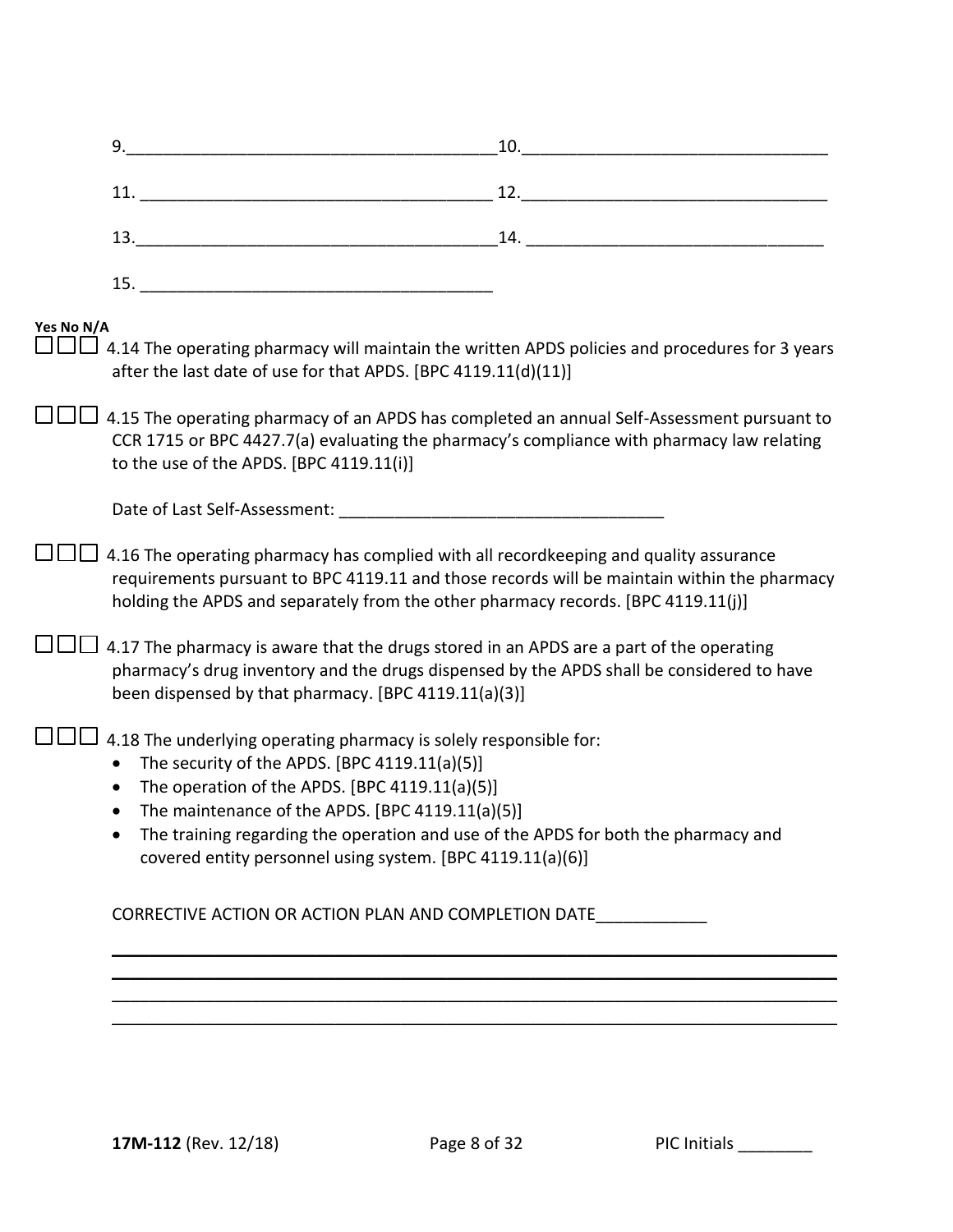# **C. PHARMACIST RESPONSIBILITIES**

| Yes No N/A |                                                                                                                                                                                                                                                                                                                     |
|------------|---------------------------------------------------------------------------------------------------------------------------------------------------------------------------------------------------------------------------------------------------------------------------------------------------------------------|
|            | 4.19 The operation of the APDS is under the supervision of a licensed pharmacist acting on<br>behalf of the operating pharmacy. [BPC 4119.11(a)(7)]. Note: The pharmacist need not be<br>physically present at the site of the APDS and may supervise the system electronically.                                    |
|            | 4.20 The pharmacist performs the stocking of the APDS or if the APDS utilizes removable<br>pockets, cards, drawers, similar technology, or unit of use or single dose containers are used,<br>the stocking of the APDS may be done outside of the facility if the following conditions are met:<br>[BPC 4119.11(g)] |
|            | 4.20.1 A pharmacist, intern pharmacist or pharmacy technician working under the supervision of<br>the pharmacist may place drugs into the removeable pockets, cards, drawers, similar<br>technology, or unit of use or single dose containers. [BPC 4119.11(g)(1)]                                                  |
|            | 4.20.2 Transportation of removeable pockets, cards, drawers or similar technology or unit of use<br>or single dose container between the pharmacy and the facility are in a tamper-evident<br>container. [BPC 4119.11(g)(2]                                                                                         |
|            | 4.20.3 There are policies and procedures to ensure the removeable pockets, cards, drawers,<br>similar technology, or unit of use or single dose containers are properly placed into the APDS.<br>[BPC 4119.11(g)(3)]                                                                                                |
|            | 4.21 The pharmacist conducts a monthly review of the APDS including a physical inspection of<br>the drugs contained within, operation, maintenance, and cleanliness of the APDS, and a review<br>of all transaction records in order to verify the security and accountability of the APDS.<br>[BPC 4119.11(h)]     |
|            | Date of Last Review:                                                                                                                                                                                                                                                                                                |
|            | 4.22 The Pharmacist-in-charge of the offsite ADDS/APDS has ensured the following:<br>[CCR 1715.65(h)]<br>All controlled substances added to the ADDS/APDS are accounted for;                                                                                                                                        |
|            | Access to ADDS/APDS is limited to authorized facility personnel;<br>An ongoing evaluation of discrepancies or unusual access associated with controlled<br>substance is performed; and<br>Confirmed losses of controlled substances are reported to the Board.                                                      |
|            | CORRECTIVE ACTION OR ACTION PLAN AND COMPLETION DATE                                                                                                                                                                                                                                                                |
|            |                                                                                                                                                                                                                                                                                                                     |
|            |                                                                                                                                                                                                                                                                                                                     |
|            |                                                                                                                                                                                                                                                                                                                     |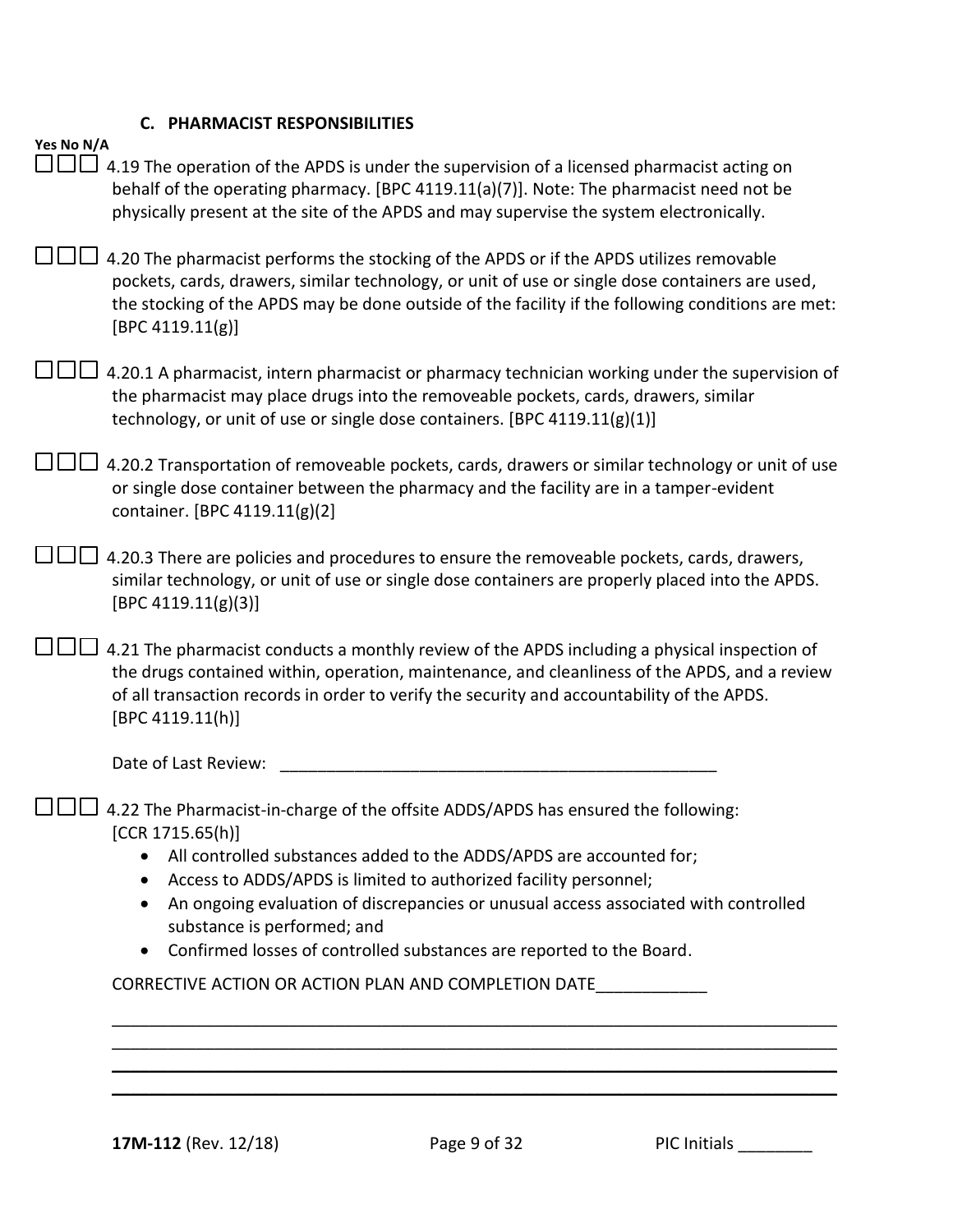# **D. DEVICE REQUIREMENTS**

| Yes No N/A |                                                                                                                                                                                                                                                                                                                                                                                                                                                                                                                                                                                                                                                                                                                                                                                                                                                                                                                                                                                                                                                                                                                                                                                                                                                                            |
|------------|----------------------------------------------------------------------------------------------------------------------------------------------------------------------------------------------------------------------------------------------------------------------------------------------------------------------------------------------------------------------------------------------------------------------------------------------------------------------------------------------------------------------------------------------------------------------------------------------------------------------------------------------------------------------------------------------------------------------------------------------------------------------------------------------------------------------------------------------------------------------------------------------------------------------------------------------------------------------------------------------------------------------------------------------------------------------------------------------------------------------------------------------------------------------------------------------------------------------------------------------------------------------------|
|            | 4.23 Access to the APDS is controlled and tracked using an identification or password system or<br>biosensor. Systems tracked via password shall include a camera that records a picture of the<br>individual accessing the APDS and the picture must be maintained for a minimum of 180 days.<br>[BPC 4119.11(e)]                                                                                                                                                                                                                                                                                                                                                                                                                                                                                                                                                                                                                                                                                                                                                                                                                                                                                                                                                         |
|            | 4.24 The APDS makes complete and accurate records of all transactions including users<br>accessing system and drugs added and removed from the APDS. [BPC 4119.11(f)]                                                                                                                                                                                                                                                                                                                                                                                                                                                                                                                                                                                                                                                                                                                                                                                                                                                                                                                                                                                                                                                                                                      |
|            | 4.25 The APDS will collect, control, and maintain all transaction information to accurately track<br>the movement of drugs into and out of APDS. [BPC 4119.11(c)(1)]                                                                                                                                                                                                                                                                                                                                                                                                                                                                                                                                                                                                                                                                                                                                                                                                                                                                                                                                                                                                                                                                                                       |
|            | 4.26 The APDS will maintain transaction information in a readily available in downloadable<br>format for review and inspection by authorized individuals for a minimum of 3 years.<br>[BPC 4119.11(c)(2)]                                                                                                                                                                                                                                                                                                                                                                                                                                                                                                                                                                                                                                                                                                                                                                                                                                                                                                                                                                                                                                                                  |
|            | 4.27 The APDS may dispense medications DIRECTLY to the patient if all the following are met:<br>[BPC 4119.11(d)]                                                                                                                                                                                                                                                                                                                                                                                                                                                                                                                                                                                                                                                                                                                                                                                                                                                                                                                                                                                                                                                                                                                                                           |
|            | 4.27.1 The pharmacy has developed and implemented written policies and procedures with<br>respect to all the following and the policies are reviewed annually:<br>$[BPC 4119.11(d)(1) - (d)(1)(F)]$<br>Maintaining the security of the APDS and dangerous drug and devices within the APDS<br>Determine and apply inclusion criteria regarding which drugs, devices are appropriate for<br>placement in the APDS and for which patients.<br>Ensuring patients are aware that consultation with a pharmacist is available for any<br>$\bullet$<br>prescription medication including those delivered via APDS<br>Describing assignment of responsibilities and training of pharmacy personnel and other<br>$\bullet$<br>personnel using the APDS at that location regarding maintenance and filling procedures for<br>the APDS.<br>Orienting patients on use of APDS and notifying patients when expected medications are<br>not available in the APDS. The pharmacy must ensure the use of the APDS does not<br>interfere with the delivery of drugs and devices.<br>Ensuring the delivery of drugs and devices to patients expecting medications from the APDS<br>$\bullet$<br>in the event the APDS is disabled or malfunctions.<br>Date of Last Policy Review: _________ |
|            | 4.27.2 The APDS may only be used for patients who have signed a written consent<br>demonstrating their informed consent to receive prescribed drug and devices from the APDS.<br>Attach a copy of the consent form to the back of the self-assessment. [BPC 4119.11(d)(2)]                                                                                                                                                                                                                                                                                                                                                                                                                                                                                                                                                                                                                                                                                                                                                                                                                                                                                                                                                                                                 |

**17M-112** (Rev. 12/18) **Page 10 of 32** PIC Initials \_\_\_\_\_\_\_\_\_\_\_\_\_\_\_\_\_\_\_\_\_\_\_\_\_\_\_\_\_\_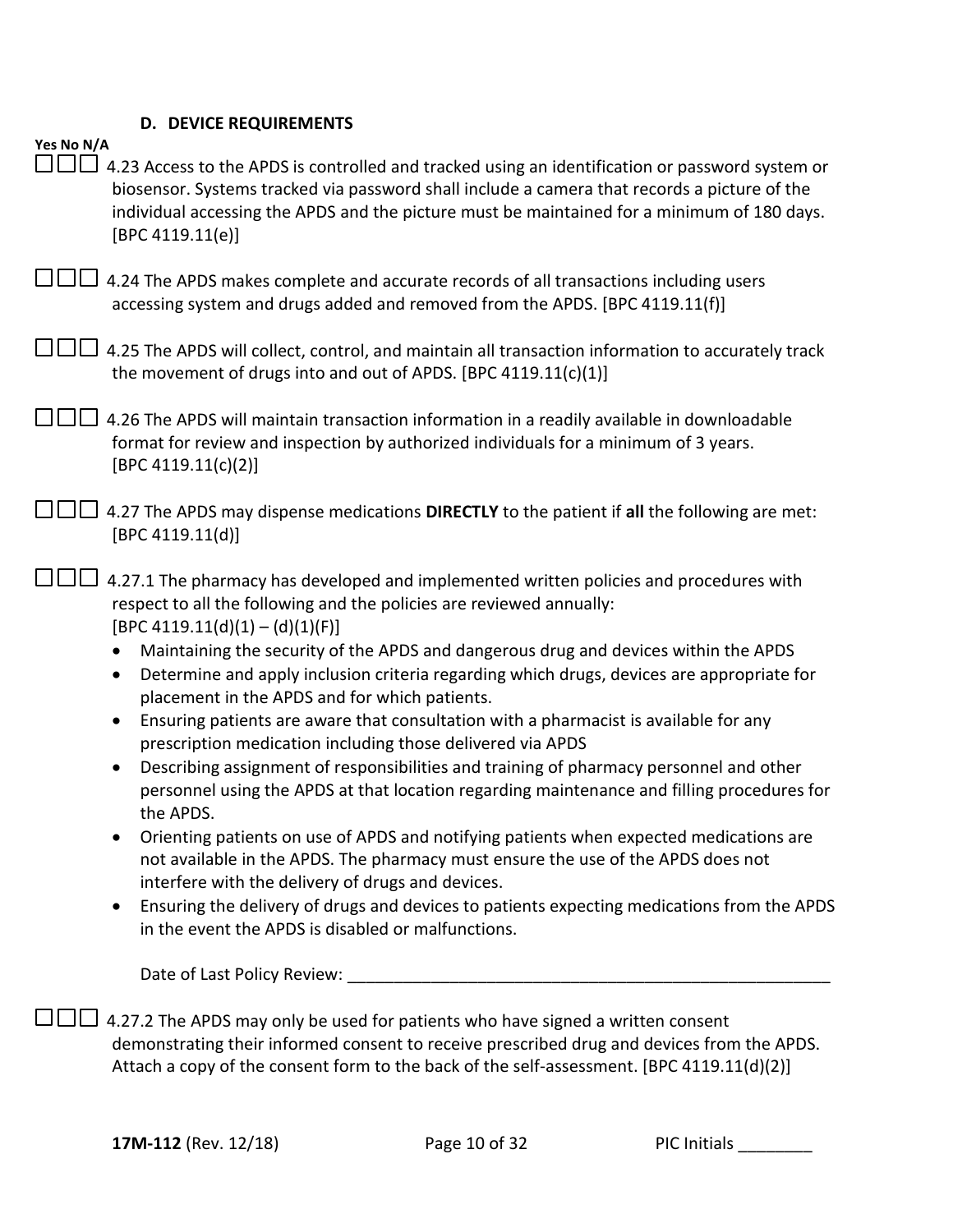| Yes No N/A                                                                                                                                                                                                                                                                                         |
|----------------------------------------------------------------------------------------------------------------------------------------------------------------------------------------------------------------------------------------------------------------------------------------------------|
| - 11 - 1<br>4.27.3 The device shall have a means to identify each patient and only release the identified<br>patient's drugs and devices to the patient or the patient's agent. [BPC 4119.11(d)(3)]                                                                                                |
| 4.27.4 The pharmacist has performed all clinical services as part of the dispensing process<br>including but not limited to drug utilization review and consultation. [BPC 4119.11(d)(4)]                                                                                                          |
| 4.27.5 Drugs are dispensed from the APDS only upon authorization from the pharmacist after<br>the pharmacist has reviewed the prescription and the patient's profile for potentials<br>contraindication and adverse drug reactions. [BPC 4119.11(d)(5)]                                            |
| 4.27.6 The pharmacist shall consult patients for the first time on all prescribed drugs and devices<br>dispensed from the APDS. The consultation shall be provided by a Board licensed pharmacist via<br>telecommunication link that has two-way audio and video capabilities. [BPC 4119.11(d)(6)] |
| 4.27.7 The APDS shall prominently post a notice that provides the name, address and telephone<br>number of the pharmacy [BPC 4119.11(d)(7)]                                                                                                                                                        |
| 4.27.8 The prescription labels on all drugs dispensed via APDS shall comply with BPC 4076 and<br>CCR 1707.5. [BPC 4119.11(d)(8)]                                                                                                                                                                   |
| 4.27.9 Any complaint, error or omission involving the APDS shall be reviewed as a part of the<br>pharmacy's quality assurance program pursuant to BPC 4125. [BPC 4119.11(d)(9)]                                                                                                                    |
| 4.28 The federal warning label prohibiting transfer of controlled substances is on the<br>prescription container. [21 CFR 290.5]                                                                                                                                                                   |
| 4.29 Prescriptions are dispensed in a new and child-resistant container, or senior-adult ease-of-<br>opening tested container, or in a non-complying package only pursuant to the prescriber or<br>when requested by the purchaser. [15 USC 1473(b), 16 CFR 1700.15, CCR 1717]                     |
| 4.30 Patient package inserts are dispensed with all estrogen medications. [21 CFR 310.515]                                                                                                                                                                                                         |
| □□ 4.31 The pharmacy provides patients with Black Box Warning Information in conformance with<br>21 CFR 201.57(c).                                                                                                                                                                                 |
| 4.32 Medication guides are provided on required medications. (21 CFR 208.1)                                                                                                                                                                                                                        |
| CORRECTIVE ACTION OR ACTION PLAN AND COMPLETION DATE                                                                                                                                                                                                                                               |
|                                                                                                                                                                                                                                                                                                    |
|                                                                                                                                                                                                                                                                                                    |

**17M-112** (Rev. 12/18) Page 11 of 32 PIC Initials 2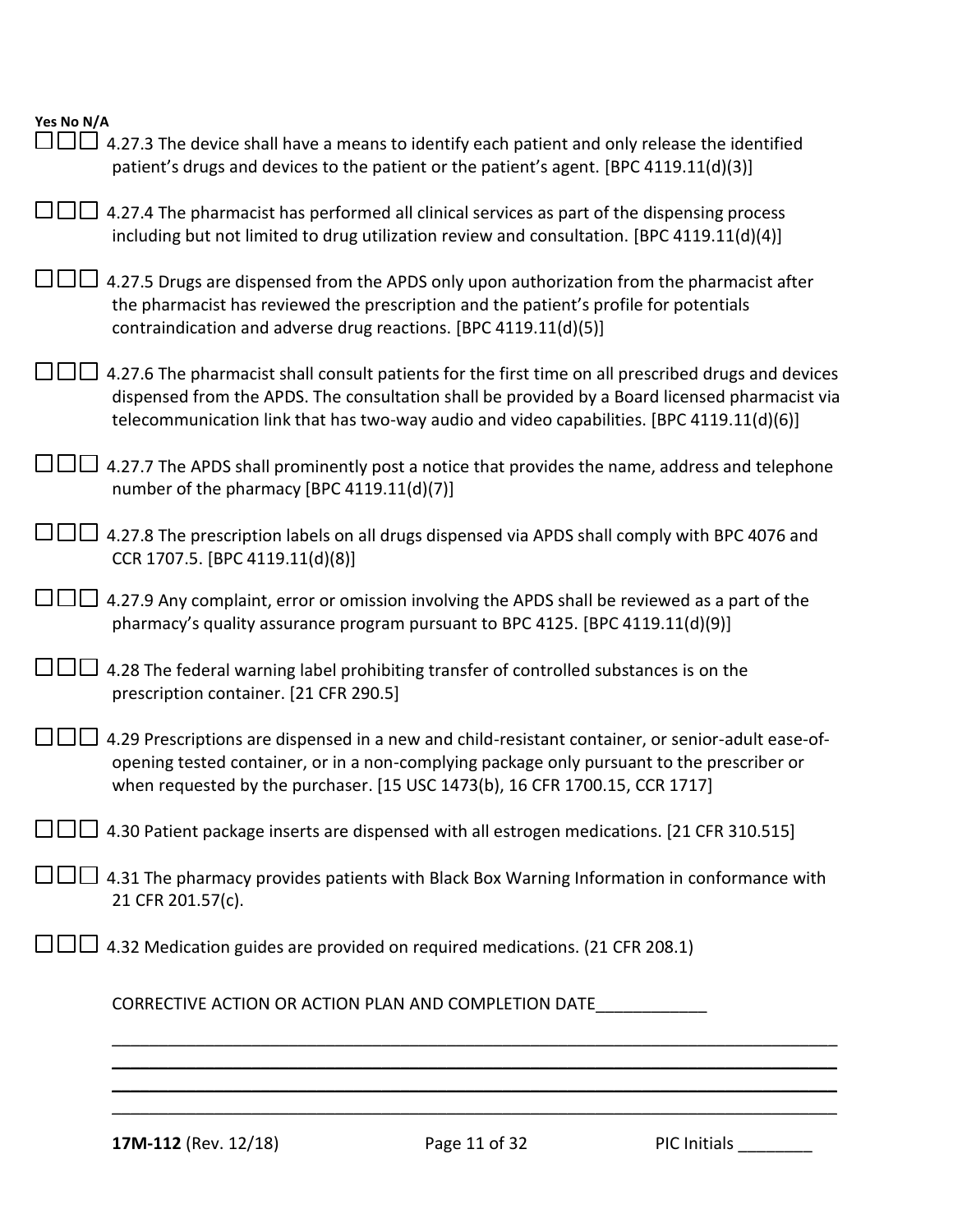#### **E. RECORD KEEPING REQUIREMENTS**

| Yes No N/A | 4.33 The operating pharmacy has complied with all recordkeeping and quality assurance<br>requirements pursuant to BPC 4119.11 and those records shall be maintain within the<br>pharmacy holding the APDS and separately from the other pharmacy records. [BPC 4119.11(j)]                                                                                                                                                                              |
|------------|---------------------------------------------------------------------------------------------------------------------------------------------------------------------------------------------------------------------------------------------------------------------------------------------------------------------------------------------------------------------------------------------------------------------------------------------------------|
|            | 4.34 The operating pharmacy will maintain records of acquisition and disposition of dangerous<br>drugs stored in the APDS separate from other pharmacy records. [BPC 4119.11(a)(4)]                                                                                                                                                                                                                                                                     |
|            | 4.35 Any records maintained electronically must be maintained so that the pharmacist-in-<br>charge, or the pharmacist on duty if the pharmacist-in-charge is not on duty, must, at all times<br>during which the licensed premises are open for business, be able to produce a hardcopy and<br>electronic copy of all records of acquisition and disposition or other drug or dispensing-related<br>records maintained electronically. [BPC 4105(d)(1)] |
|            | CORRECTIVE ACTION OR ACTION PLAN AND COMPLETION DATE                                                                                                                                                                                                                                                                                                                                                                                                    |
|            |                                                                                                                                                                                                                                                                                                                                                                                                                                                         |
|            |                                                                                                                                                                                                                                                                                                                                                                                                                                                         |
|            |                                                                                                                                                                                                                                                                                                                                                                                                                                                         |
|            |                                                                                                                                                                                                                                                                                                                                                                                                                                                         |

### **F. POLICIES AND PROCEDURES**

# **Yes No N/A**

| $\square \square \square$ 4.36 The pharmacy has developed and implemented written policies and procedures with |
|----------------------------------------------------------------------------------------------------------------|
| respect to all the following and the policies are reviewed annually:                                           |

- Maintaining the security of the APDS and dangerous drug and devices within the APDS
- Determine and apply inclusion criteria regarding which drugs, devices are appropriate for placement in the APDS and for which patients.
- Ensuring patients are aware that consultation with a pharmacist is available for any prescription medication including those delivered via APDS
- Describing assignment of responsibilities and training of pharmacy personnel and other personnel using the APDS at that location regarding maintenance and filling procedures for the APDS.
- Orienting patients on use of APDS and notifying patients when expected medications are not available in the APDS. The pharmacy must ensure the use of the APDS does not interfere with the delivery of drugs and devices.
- Ensuring the delivery of drugs and devices to patients expecting medications from the APDS in the event the APDS is disabled or malfunctions.

Date of Last Policy Review:  $\Box$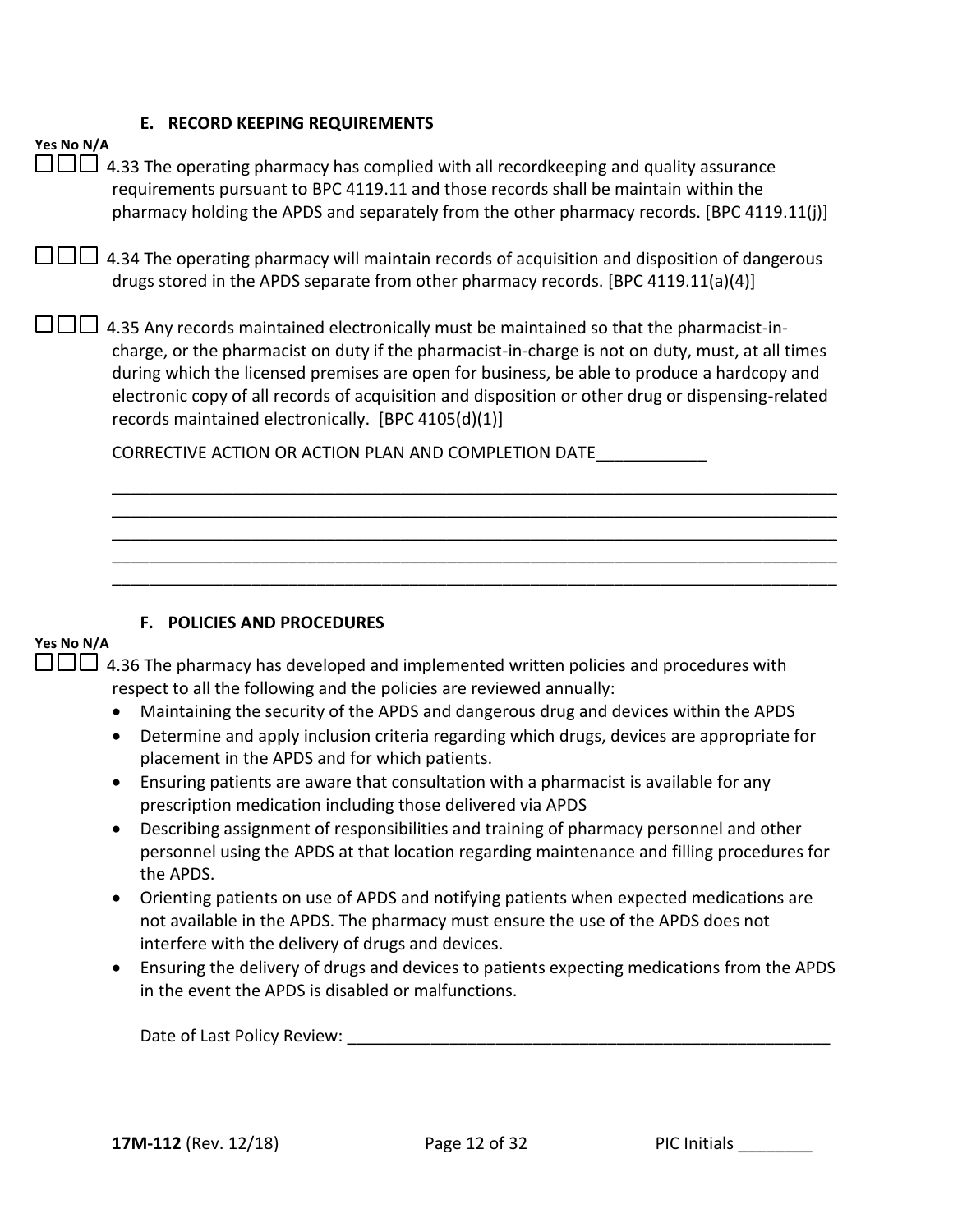$\Box\Box\Box$  4.37 The pharmacy has policies and procedures for security measures and monitoring of the inventory to prevent theft and diversion. [BPC 4105.5(c)(2)]

 $\Box$  $\Box$  4.38 The pharmacy reports drug losses as required by law. [BPC 4104, 4105.5(c), CCR 1715.6, 21 CFR 1301.76]

| Last Reported Drug Loss: |  |
|--------------------------|--|
|--------------------------|--|

CORRECTIVE ACTION OR ACTION PLAN AND COMPLETION DATE\_\_\_\_\_\_\_\_\_\_\_\_

### **SECTION 5: ADDS ADJACENT TO THE SECURED PHARMACY AREA AND IN MEDICAL OFFICES.**

\_\_\_\_\_\_\_\_\_\_\_\_\_\_\_\_\_\_\_\_\_\_\_\_\_\_\_\_\_\_\_\_\_\_\_\_\_\_\_\_\_\_\_\_\_\_\_\_\_\_\_\_\_\_\_\_\_\_\_\_\_\_\_\_\_\_\_\_\_\_\_\_\_\_\_\_\_\_ \_\_\_\_\_\_\_\_\_\_\_\_\_\_\_\_\_\_\_\_\_\_\_\_\_\_\_\_\_\_\_\_\_\_\_\_\_\_\_\_\_\_\_\_\_\_\_\_\_\_\_\_\_\_\_\_\_\_\_\_\_\_\_\_\_\_\_\_\_\_\_\_\_\_\_\_\_\_ \_\_\_\_\_\_\_\_\_\_\_\_\_\_\_\_\_\_\_\_\_\_\_\_\_\_\_\_\_\_\_\_\_\_\_\_\_\_\_\_\_\_\_\_\_\_\_\_\_\_\_\_\_\_\_\_\_\_\_\_\_\_\_\_\_\_\_\_\_\_\_\_\_\_\_\_\_\_ \_\_\_\_\_\_\_\_\_\_\_\_\_\_\_\_\_\_\_\_\_\_\_\_\_\_\_\_\_\_\_\_\_\_\_\_\_\_\_\_\_\_\_\_\_\_\_\_\_\_\_\_\_\_\_\_\_\_\_\_\_\_\_\_\_\_\_\_\_\_\_\_\_\_\_\_\_\_ \_\_\_\_\_\_\_\_\_\_\_\_\_\_\_\_\_\_\_\_\_\_\_\_\_\_\_\_\_\_\_\_\_\_\_\_\_\_\_\_\_\_\_\_\_\_\_\_\_\_\_\_\_\_\_\_\_\_\_\_\_\_\_\_\_\_\_\_\_\_\_\_\_\_\_\_\_\_ \_\_\_\_\_\_\_\_\_\_\_\_\_\_\_\_\_\_\_\_\_\_\_\_\_\_\_\_\_\_\_\_\_\_\_\_\_\_\_\_\_\_\_\_\_\_\_\_\_\_\_\_\_\_\_\_\_\_\_\_\_\_\_\_\_\_\_\_\_\_\_\_\_\_\_\_\_\_ \_\_\_\_\_\_\_\_\_\_\_\_\_\_\_\_\_\_\_\_\_\_\_\_\_\_\_\_\_\_\_\_\_\_\_\_\_\_\_\_\_\_\_\_\_\_\_\_\_\_\_\_\_\_\_\_\_\_\_\_\_\_\_\_\_\_\_\_\_\_\_\_\_\_\_\_\_\_

### **A. GENERAL REQUIREMENTS**

### **Yes No N/A**

 $\square \square \square$  5.1 The pharmacy maintains the APDS policies and procedures for 3 years after the last date of use for that APDS. [BPC 4427.6(l)]

 $\Box$  5.2 The pharmacy developed and implemented, and reviewed annually the APDS policy and procedures pertaining to the APDS, including: [BPC 4427.6(a)]

- Maintaining the security of the APDS and the dangerous drugs and devices within the APDS.
- Determining and applying inclusion criteria regarding which drugs and devices are appropriate for placement in the APDS and for which patients.
- Ensuring patients are aware consultation with a pharmacist is available for any prescription medications, including those delivered via the APDS.
- Describing assignment of responsibilities to, and training of, pharmacy personnel and other personnel using the APDS at the location where the APDS is placed, regarding maintenance and filing procedures for the APDS.
- Orienting participating patients on the use of the APDS, notifying patients when expected prescription medications are not available in the APDS, and ensuring patient use of the APDS does not interfere with delivery of drugs and devices.
- Ensuring delivery of drugs and devices to patients expecting to receive them from the APDS in the event the APDS is disabled or malfunctions.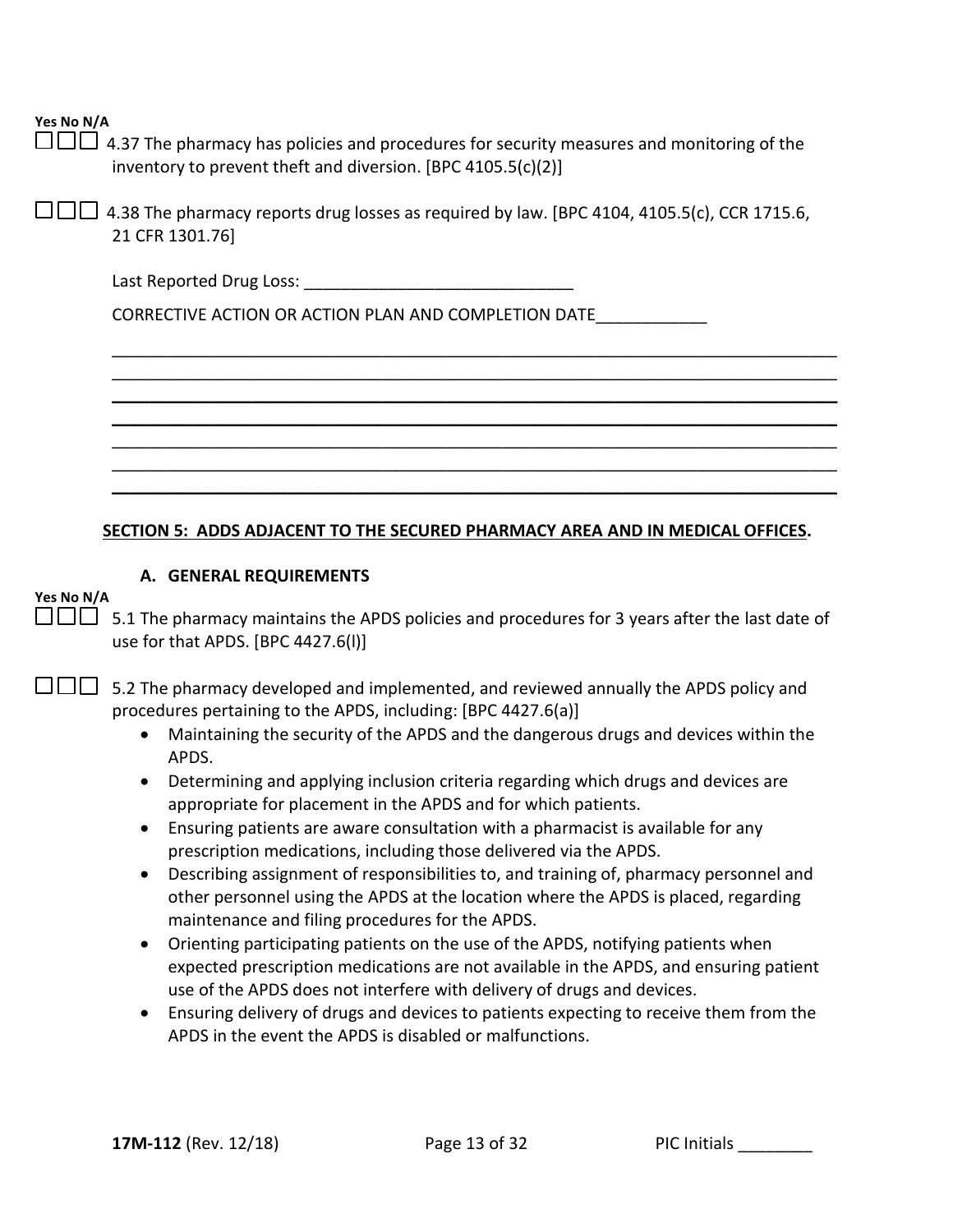|            | 5.3 The pharmacy does not have more than 15 APDS licenses for one underlying operating<br>pharmacy under this section. [BPC 4427.6(k)] List of current APDS licenses:                                                                                                                       |                                                                                                                                                                                                                                                          |
|------------|---------------------------------------------------------------------------------------------------------------------------------------------------------------------------------------------------------------------------------------------------------------------------------------------|----------------------------------------------------------------------------------------------------------------------------------------------------------------------------------------------------------------------------------------------------------|
|            |                                                                                                                                                                                                                                                                                             |                                                                                                                                                                                                                                                          |
|            |                                                                                                                                                                                                                                                                                             |                                                                                                                                                                                                                                                          |
|            |                                                                                                                                                                                                                                                                                             |                                                                                                                                                                                                                                                          |
|            |                                                                                                                                                                                                                                                                                             |                                                                                                                                                                                                                                                          |
|            |                                                                                                                                                                                                                                                                                             |                                                                                                                                                                                                                                                          |
|            |                                                                                                                                                                                                                                                                                             |                                                                                                                                                                                                                                                          |
|            |                                                                                                                                                                                                                                                                                             |                                                                                                                                                                                                                                                          |
|            |                                                                                                                                                                                                                                                                                             |                                                                                                                                                                                                                                                          |
|            | CORRECTIVE ACTION OR ACTION PLAN AND COMPLETION DATE                                                                                                                                                                                                                                        | <u> 1989 - Johann John Stone, mensk politiker og det større og det større og det større og det større og det stør</u>                                                                                                                                    |
|            |                                                                                                                                                                                                                                                                                             | ,我们也不会有什么。""我们的人,我们也不会有什么?""我们的人,我们也不会有什么?""我们的人,我们也不会有什么?""我们的人,我们也不会有什么?""我们的人<br>,我们也不会有什么。""我们的人,我们也不会有什么?""我们的人,我们也不会有什么?""我们的人,我们也不会有什么?""我们的人,我们也不会有什么?""我们的人<br>,我们也不会有什么。""我们的人,我们也不会有什么?""我们的人,我们也不会有什么?""我们的人,我们也不会有什么?""我们的人,我们也不会有什么?""我们的人 |
|            |                                                                                                                                                                                                                                                                                             | ,我们也不会有什么。""我们的人,我们也不会有什么?""我们的人,我们也不会有什么?""我们的人,我们也不会有什么?""我们的人,我们也不会有什么?""我们的人                                                                                                                                                                         |
| Yes No N/A | <b>B. PHARMACIST RESPONSIBILITIES:</b>                                                                                                                                                                                                                                                      |                                                                                                                                                                                                                                                          |
|            | 5.4 A pharmacist licensed by the board performs all clinical services conducted as part of the<br>dispensing process, including but not limited to, drug utilization review and consultation.<br>[BPC 4427.6(d)]                                                                            |                                                                                                                                                                                                                                                          |
|            | 5.5 Drugs are dispensed from the APDS only upon authorization from the pharmacist after the<br>pharmacist has reviewed the prescription and the patient's profile for potential<br>contraindications and adverse drug reactions. [BPC 4427.6(e)]                                            |                                                                                                                                                                                                                                                          |
|            | 5.6 The pharmacist shall consult patients for the first time on all prescribed drugs and devices<br>dispensed from the APDS. The consultation shall be provided by a Board licensed pharmacist via<br>telecommunication link that has two-way audio and video capabilities. [BPC 4427.6(f)] |                                                                                                                                                                                                                                                          |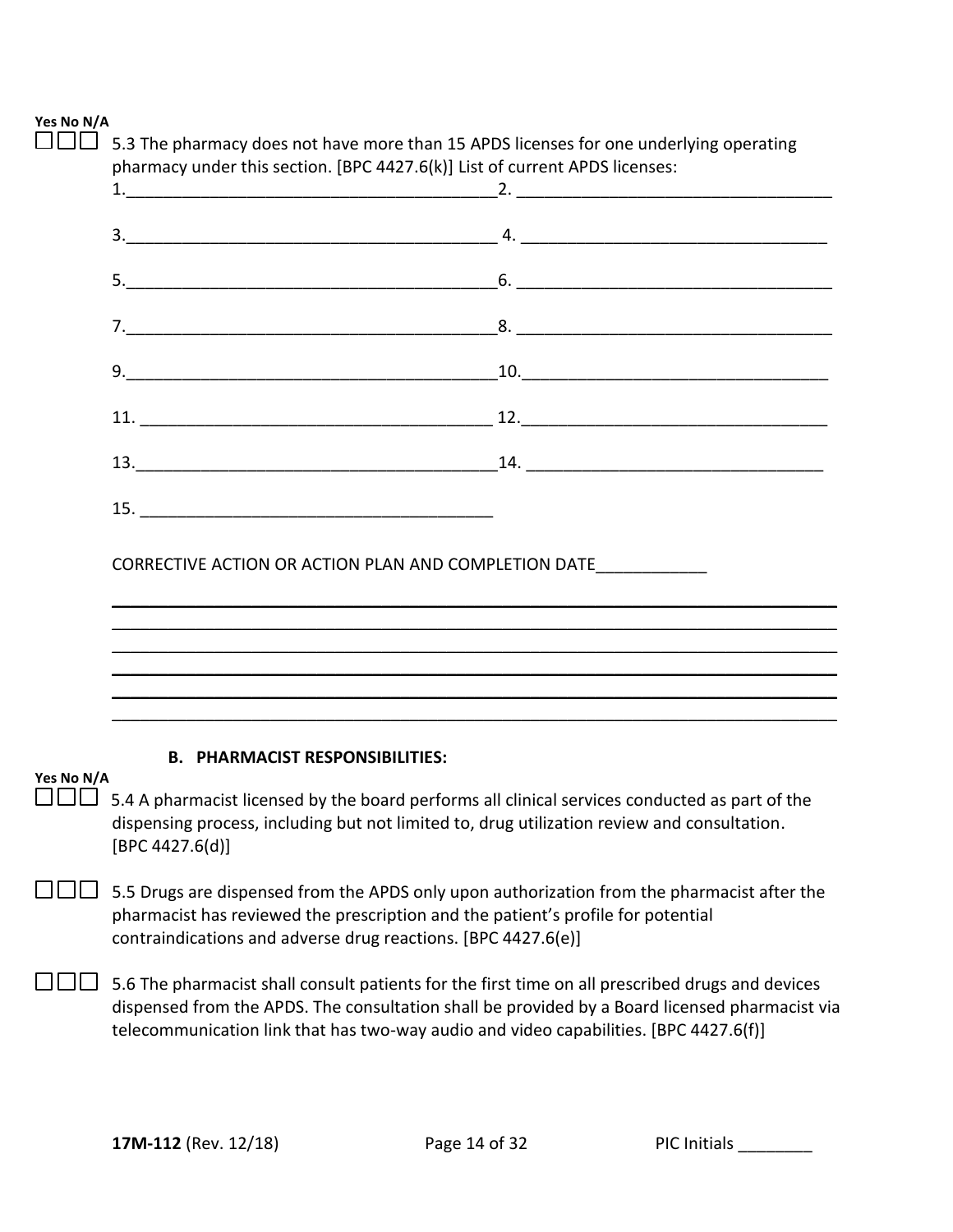5.7 The Pharmacist-in-charge of the offsite ADDS/APDS has ensured the following: [CCR 1715.65(h)]

- All controlled substances added to the ADDS/APDS are accounted for;
- Access to ADDS/APDS is limited to authorized facility personnel;
- An ongoing evaluation of discrepancies or unusual access associated with controlled substance is performed; and

\_\_\_\_\_\_\_\_\_\_\_\_\_\_\_\_\_\_\_\_\_\_\_\_\_\_\_\_\_\_\_\_\_\_\_\_\_\_\_\_\_\_\_\_\_\_\_\_\_\_\_\_\_\_\_\_\_\_\_\_\_\_\_\_\_\_\_\_\_\_\_\_\_\_\_\_\_\_ \_\_\_\_\_\_\_\_\_\_\_\_\_\_\_\_\_\_\_\_\_\_\_\_\_\_\_\_\_\_\_\_\_\_\_\_\_\_\_\_\_\_\_\_\_\_\_\_\_\_\_\_\_\_\_\_\_\_\_\_\_\_\_\_\_\_\_\_\_\_\_\_\_\_\_\_\_\_ \_\_\_\_\_\_\_\_\_\_\_\_\_\_\_\_\_\_\_\_\_\_\_\_\_\_\_\_\_\_\_\_\_\_\_\_\_\_\_\_\_\_\_\_\_\_\_\_\_\_\_\_\_\_\_\_\_\_\_\_\_\_\_\_\_\_\_\_\_\_\_\_\_\_\_\_\_\_ \_\_\_\_\_\_\_\_\_\_\_\_\_\_\_\_\_\_\_\_\_\_\_\_\_\_\_\_\_\_\_\_\_\_\_\_\_\_\_\_\_\_\_\_\_\_\_\_\_\_\_\_\_\_\_\_\_\_\_\_\_\_\_\_\_\_\_\_\_\_\_\_\_\_\_\_\_\_

• Confirmed losses of controlled substances are reported to the Board.

□□□□5.8. The pharmacy operating the APDS has completed an <u>annual</u> Self-Assessment pursuant to CCR 1715 evaluating the pharmacy's compliance with pharmacy law relating to the use of the APDS. [BPC 4427.7(a)]

Date of Last Self-Assessment:  $\Box$ 

CORRECTIVE ACTION OR ACTION PLAN AND COMPLETION DATE\_\_\_\_\_\_\_\_\_\_\_\_\_\_

### **C. DEVICE REQUIREMENTS:**

### **Yes No N/A**

 $\square \square \square$  5.9 The stocking of the APDS is performed by a pharmacist, or by a pharmacy technician or intern pharmacist under the supervision of a pharmacist, except for an APDS located in a health facility pursuant to HSC 1250, where the stocking and restocking of the APDS may be performed in compliance with HSC 1261.6. [BPC 4427.4(e)(1)]

 $\square \square \square$  5.10 Access to the APDS is controlled and tracked using an identification or password system or biosensor. [BPC 4427.4(e)(2)]

 $\square \square \square$  5.11 The ADDS makes a complete and accurate record of all transactions including all users accessing the system and all drugs added to, or removed from, the system. [BPC 4427.4(e)(3)]

 $\square \square \square$  5.12 Drugs and devices not immediately transferred into an APDS upon arrival at the APDS location are stored for no longer than 48 hours in a secured room within the APDS location. Upon retrieval of these drugs and devices from secured storage, an inventory is taken to detect any losses or overages. [BPC 4427.4(f)]

 $\square \square \square$  5.13 Drugs stored in the APDS are part of the inventory of the operating pharmacy and drugs dispensed by the APDS shall be considered to have been dispensed by the pharmacy. [BPC 4427.4(d)]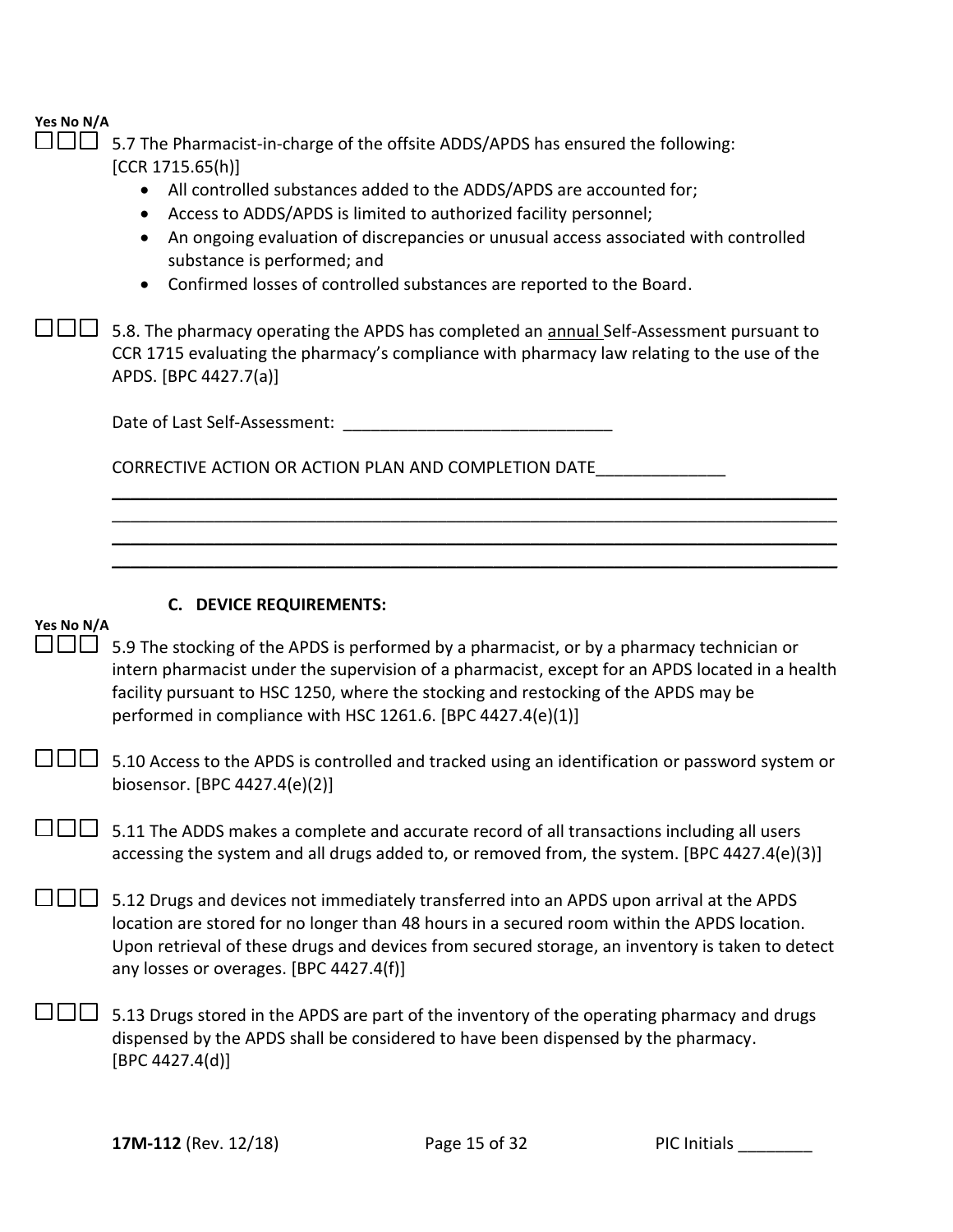| Yes No N/A<br>$\mathbf{1}$ $\mathbf{1}$ $\mathbf{1}$ | 5.14 The APDS may only be used for patients who have signed a written consent demonstrating<br>their informed consent to receive prescribed drug and devices from the APDS. Attach a copy of<br>the consent form to the back of the self-assessment. [BPC 4427.6(b)]                 |
|------------------------------------------------------|--------------------------------------------------------------------------------------------------------------------------------------------------------------------------------------------------------------------------------------------------------------------------------------|
|                                                      | 5.15 The APDS has a means to identify each patient and only release the identified patient's<br>drugs and devices to the patient or the patient's agent. [BPC 4427.6(c)]                                                                                                             |
|                                                      | 5.16 The APDS has a notice, prominently posted on the APDS, which provides the name,<br>address, and phone number of the pharmacy. [BPC 4427.6(g)]                                                                                                                                   |
|                                                      | 5.17 Any incident involving the APDS where a complaint, error, or omission occurred is<br>reviewed as part of the pharmacy's quality assurance program pursuant to BPC 4125.<br>[BPC 4427.6(i)]                                                                                      |
|                                                      | 5.18 If the APDS is located and operated in a medical office or other location where patients are<br>regularly seen for purposes of diagnosis and treatment, the APDS is only used to dispense<br>dangerous drugs and dangerous devices to patients of the practice. [BPC 4427.6(j)] |
|                                                      | 5.19 The labels on all drugs and devices dispensed by the APDS comply with section 4076 and<br>with section 1707.5 of Title 16 of the California Code of Regulations. [BPC 4427.6(h)]                                                                                                |
|                                                      | 5.20 The federal warning label prohibiting transfer of controlled substances is on the<br>prescription container. [21 CFR 290.5]                                                                                                                                                     |
|                                                      | 5.21 Prescriptions are dispensed in a new and child-resistant container, or senior-adult ease-of-<br>opening tested container, or in a non-complying package only pursuant to the prescriber or<br>when requested by the purchaser. [15 USC 1473[b], 16 CFR 1700.15, CCR 1717]       |
|                                                      | 5.22 Patient package inserts are dispensed with all estrogen medications. [21 CFR 310.515]                                                                                                                                                                                           |
|                                                      | 5.23 The pharmacy provides patients with Black Box Warning Information in conformance with<br>21 CFR 201.57(c).                                                                                                                                                                      |
|                                                      | 5.24 Medication guides are provided on required medications. [21 CFR 208.1]                                                                                                                                                                                                          |
|                                                      | CORRECTIVE ACTION OR ACTION PLAN AND COMPLETION DATE                                                                                                                                                                                                                                 |
|                                                      |                                                                                                                                                                                                                                                                                      |
|                                                      |                                                                                                                                                                                                                                                                                      |
|                                                      |                                                                                                                                                                                                                                                                                      |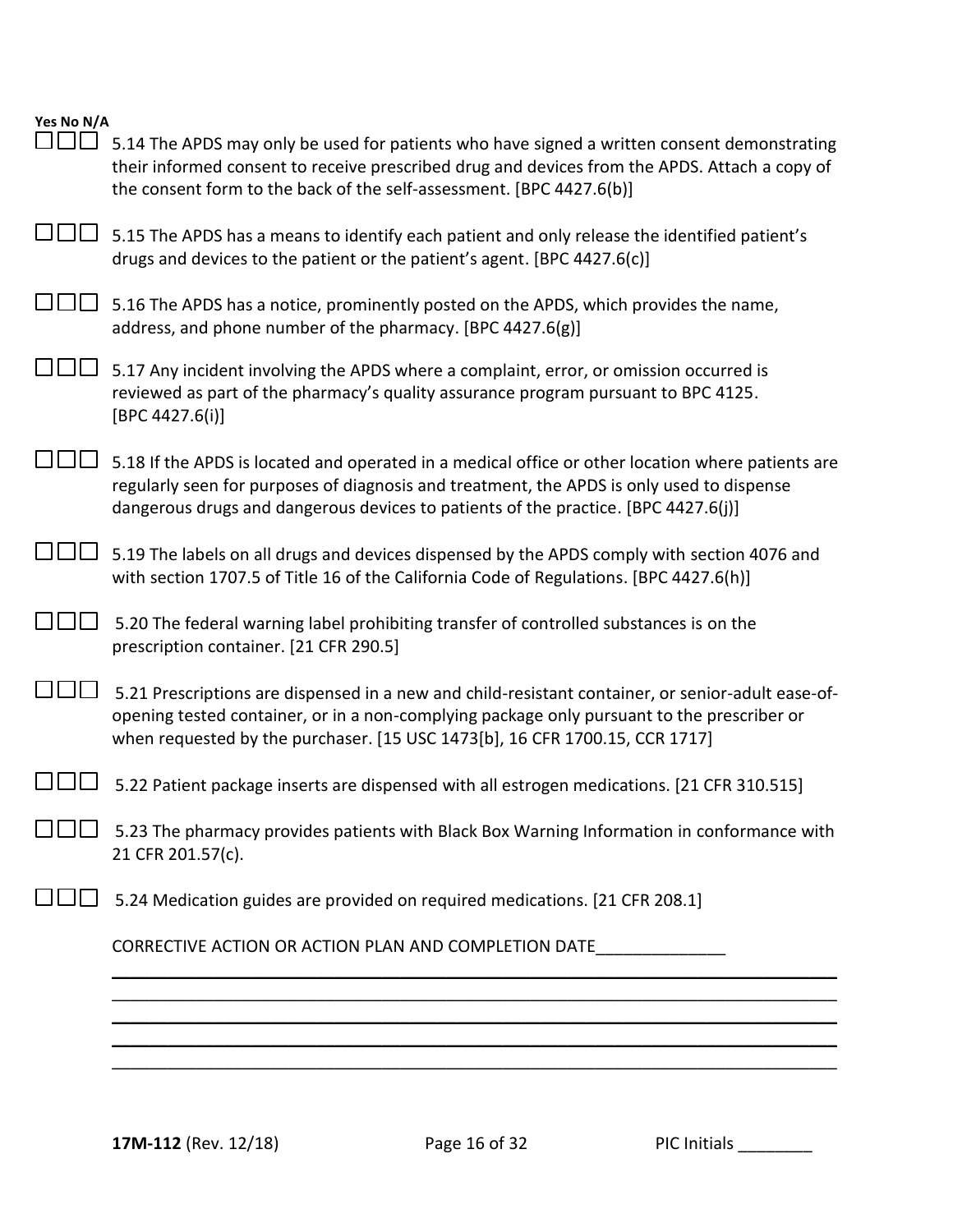#### **D. RECORD KEEPING REQUIREMENTS**

| Yes No N/A<br>5.25 The operating pharmacy has complied with all recordkeeping and quality assurance<br>requirements pursuant to BPC 4427.6 and those records shall be maintain within the pharmacy<br>holding the APDS and separately from the other pharmacy records. [BPC 4427.7(b)]                                                                                                                                                                  |
|---------------------------------------------------------------------------------------------------------------------------------------------------------------------------------------------------------------------------------------------------------------------------------------------------------------------------------------------------------------------------------------------------------------------------------------------------------|
| 5.26 The operating pharmacy will maintain records of acquisition and disposition of dangerous<br>drugs stored in the APDS separate from other pharmacy records. [BPC 4119.11(a)(4)]                                                                                                                                                                                                                                                                     |
| 5.27 Any records maintained electronically must be maintained so that the pharmacist-in-<br>charge, or the pharmacist on duty if the pharmacist-in-charge is not on duty, must, at all times<br>during which the licensed premises are open for business, be able to produce a hardcopy and<br>electronic copy of all records of acquisition and disposition or other drug or dispensing-related<br>records maintained electronically. [BPC 4105(d)(1)] |
| CORRECTIVE ACTION OR ACTION PLAN AND COMPLETION DATE                                                                                                                                                                                                                                                                                                                                                                                                    |
|                                                                                                                                                                                                                                                                                                                                                                                                                                                         |
|                                                                                                                                                                                                                                                                                                                                                                                                                                                         |
|                                                                                                                                                                                                                                                                                                                                                                                                                                                         |
| E. POLICIES AND PROCEDURES<br>Yes No N/A                                                                                                                                                                                                                                                                                                                                                                                                                |

 5.28 The pharmacy has developed and implemented written policies and procedures with respect to all the following and the policies are reviewed annually:  $[4427.6(a) - 4427.6(a)(6)]$ 

- Maintaining the security of the APDS and dangerous drug and devices within the APDS
- Determine and apply inclusion criteria regarding which drugs, devices are appropriate for placement in the APDS and for which patients.
- Ensuring patients are aware that consultation with a pharmacist is available for any prescription medication including those delivered via APDS
- Describing assignment of responsibilities and training of pharmacy personnel and other personnel using the APDS at that location regarding maintenance and filling procedures for the APDS.
- Orienting patients on use of APDS and notifying patients when expected medications are not available in the APDS. The pharmacy must ensure the use of the APDS does not interfere with the delivery of drugs and devices.
- Ensuring the delivery of drugs and devices to patients expecting medications from the APDS in the event the APDS is disabled or malfunctions.

Date of Last Policy Review:  $\Box$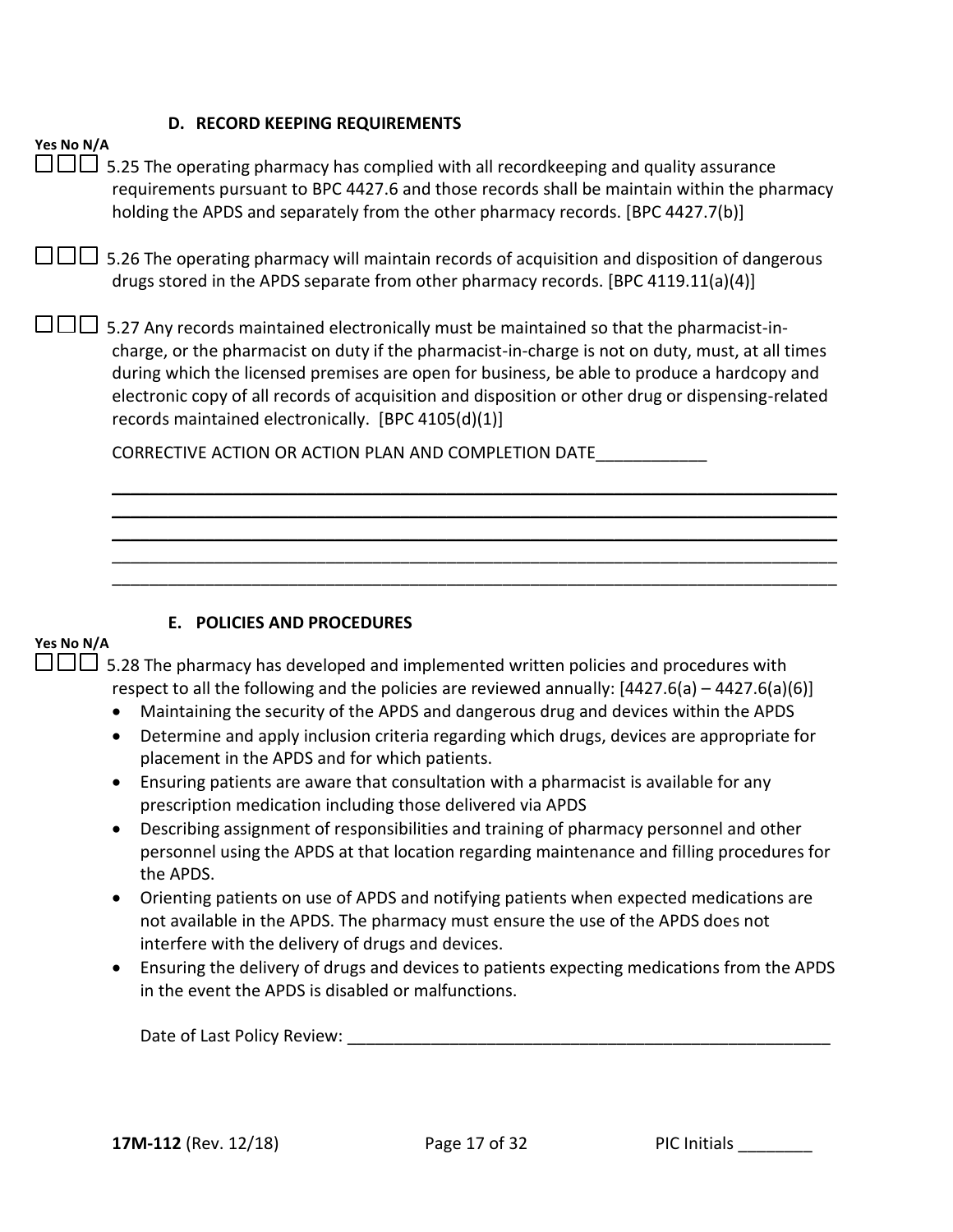$\Box\Box\Box$  5.29 The pharmacy reports drug losses as required by law. [BPC 4104, 4105.5(c), CCR 1715.6, 21 CFR 1301.76]

> \_\_\_\_\_\_\_\_\_\_\_\_\_\_\_\_\_\_\_\_\_\_\_\_\_\_\_\_\_\_\_\_\_\_\_\_\_\_\_\_\_\_\_\_\_\_\_\_\_\_\_\_\_\_\_\_\_\_\_\_\_\_\_\_\_\_\_\_\_\_\_\_\_\_\_\_\_\_ \_\_\_\_\_\_\_\_\_\_\_\_\_\_\_\_\_\_\_\_\_\_\_\_\_\_\_\_\_\_\_\_\_\_\_\_\_\_\_\_\_\_\_\_\_\_\_\_\_\_\_\_\_\_\_\_\_\_\_\_\_\_\_\_\_\_\_\_\_\_\_\_\_\_\_\_\_\_ \_\_\_\_\_\_\_\_\_\_\_\_\_\_\_\_\_\_\_\_\_\_\_\_\_\_\_\_\_\_\_\_\_\_\_\_\_\_\_\_\_\_\_\_\_\_\_\_\_\_\_\_\_\_\_\_\_\_\_\_\_\_\_\_\_\_\_\_\_\_\_\_\_\_\_\_\_\_

Last Reported Drug Loss: \_\_\_\_\_\_\_\_\_\_\_\_\_\_\_\_\_\_\_\_\_\_\_\_\_\_\_\_\_

CORRECTIVE ACTION OR ACTION PLAN AND COMPLETION DATE\_\_\_\_\_\_\_\_\_\_\_\_\_\_

### **SECTION 6: ADDS IN A HEALTH FACILITY PURSUANT TO HSC 1250 – LONG TERM CARE FACILITIES**

### **A. GENERAL REQUIREMENTS**

For purposes of this section, "FACILITY" means a health facility licensed pursuant to subdivision (c), (d), or (k) of section 1250 of the Health and Safety Code that has an ADDS provided by a pharmacy. [HSC 1261.6(a)(2)]

For purposes of this section, "PHARMACY SERVICES" means the provision of both routine and emergency drugs and biologicals to meet the needs of the patient, as prescribed by a physician. [HSC 1261.6 (a)(3)]

### **Yes No N/A**

 $\square \square \square$  6.1 The facility and the pharmacy has developed and implemented written policies and procedures to ensure safety, accuracy, accountability, security, patient confidentiality, and maintenance of the ADDS as well as quality, potency, and purity of the stored drugs and devices. [BPC 4427.3(c), HSC 1261.6 (d)(1)]

 $\Box$  $\Box$  6.2 The ADDS policies and procedures define access to the ADDS and limits to access to equipment and drugs. [HSC 1261.6 (d)(1)]

 $\Box$  6.3 All ADDS policies and procedures are maintained at the pharmacy and the location where the ADDS is being used. [HSC 1261.6(d)(2), BPC 4427.3(c)]

 $\square \square \square$  6.4 The pharmacy is responsible for review of drugs contained within the ADDS and the operation and maintenance of the ADDS. [HSC 1261.6(h)]

CORRECTIVE ACTION OR ACTION PLAN AND COMPLETION DATE\_\_\_\_\_\_\_\_\_\_\_\_\_\_

\_\_\_\_\_\_\_\_\_\_\_\_\_\_\_\_\_\_\_\_\_\_\_\_\_\_\_\_\_\_\_\_\_\_\_\_\_\_\_\_\_\_\_\_\_\_\_\_\_\_\_\_\_\_\_\_\_\_\_\_\_\_\_\_\_\_\_\_\_\_\_\_\_\_\_\_\_\_ \_\_\_\_\_\_\_\_\_\_\_\_\_\_\_\_\_\_\_\_\_\_\_\_\_\_\_\_\_\_\_\_\_\_\_\_\_\_\_\_\_\_\_\_\_\_\_\_\_\_\_\_\_\_\_\_\_\_\_\_\_\_\_\_\_\_\_\_\_\_\_\_\_\_\_\_\_\_ \_\_\_\_\_\_\_\_\_\_\_\_\_\_\_\_\_\_\_\_\_\_\_\_\_\_\_\_\_\_\_\_\_\_\_\_\_\_\_\_\_\_\_\_\_\_\_\_\_\_\_\_\_\_\_\_\_\_\_\_\_\_\_\_\_\_\_\_\_\_\_\_\_\_\_\_\_\_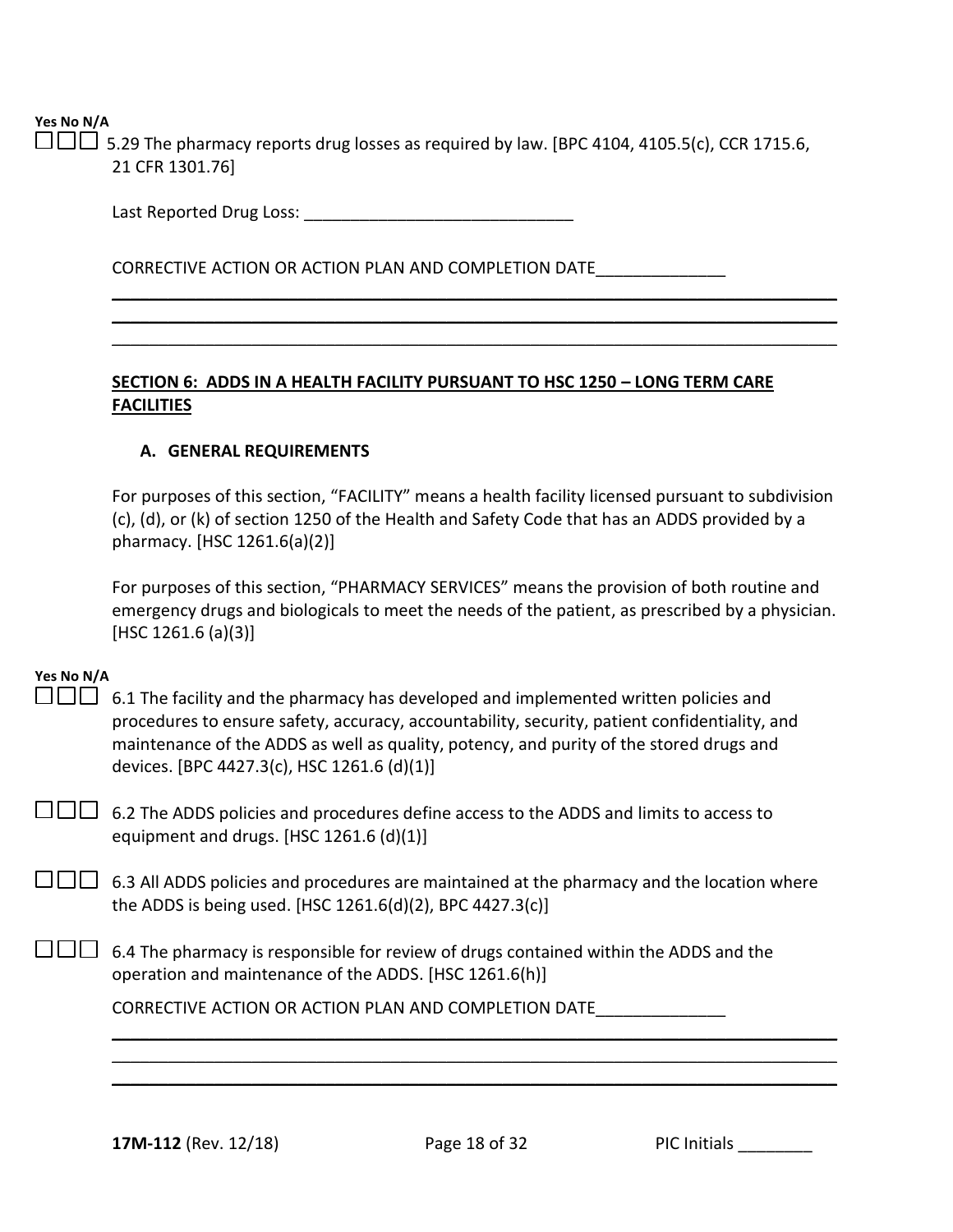# **B. PHARMACIST RESPONSIBILITIES:**

| Yes No N/A                                                                                                                                                                                                                                                                                                                                                                                                                     |
|--------------------------------------------------------------------------------------------------------------------------------------------------------------------------------------------------------------------------------------------------------------------------------------------------------------------------------------------------------------------------------------------------------------------------------|
| 6.5 The stocking of the ADDS is performed by a pharmacist or if the ADDS utilizes removable<br>pockets, cards, drawers, similar technology, or unit of use or single dose containers are used,<br>the stocking system may be done outside the facility and be delivered to the facility if the<br>following conditions are met: [HSC 1261.6 (g)]                                                                               |
| 6.5.1 The task of placing drugs into the removeable pockets, cards, drawers, or unit or use or<br>single dose containers is performed by a pharmacist, or by an intern pharmacist or a pharmacy<br>technician under the direct supervision of a pharmacist. [HSC 1261.6 (g)(1)]                                                                                                                                                |
| 6.5.2 The removable pockets, cards, drawers, or unit of use or single dose containers are<br>transported between the pharmacy and the facility in a secure tamper-evident container.<br>[HSC 1261.6 $(g)(2)$ ]                                                                                                                                                                                                                 |
| 6.5.3 The facility, in conjunction with the pharmacy, has developed policies and procedures to<br>ensure that the removable pockets, cards, drawers, or unit of use or single dose containers are<br>properly placed into the ADDS. [HSC 1261.6(g)(3)]                                                                                                                                                                         |
| 6.6 Individualized and specific access to the ADDS is limited to facility and contract personnel<br>authorized by law to administer drugs. [HSC 1261.6 (c)]                                                                                                                                                                                                                                                                    |
| 6.7 A pharmacist reviews and approves all orders prior to a drug being removed from the ADDS<br>for administration to a patient. The pharmacist reviews the prescriber's orders and the<br>patient's profile for potential contraindications and adverse drug reactions. [HSC 1261.6 (f)(2)]                                                                                                                                   |
| 6.8 The review of the drugs contained within the ADDS and the operation and maintenance of<br>the ADDS is conducted, on a monthly basis, by a pharmacist. The review includes a physical<br>inspection of the ADDS for cleanliness, and a review of all transaction records in order to verify<br>the security and accountability of the system. [HSC 1261.6 (h)]                                                              |
| Date of Last Review:                                                                                                                                                                                                                                                                                                                                                                                                           |
| 6.9 The Pharmacist-in-charge of the offsite ADDS has ensured the following:<br>[CCR 1715.65(h)]<br>All controlled substances added to the ADDS are accounted for;<br>Access to ADDS is limited to authorized facility personnel;<br>An ongoing evaluation of discrepancies or unusual access associated with controlled<br>substance is performed; and<br>Confirmed losses of controlled substances are reported to the Board. |
|                                                                                                                                                                                                                                                                                                                                                                                                                                |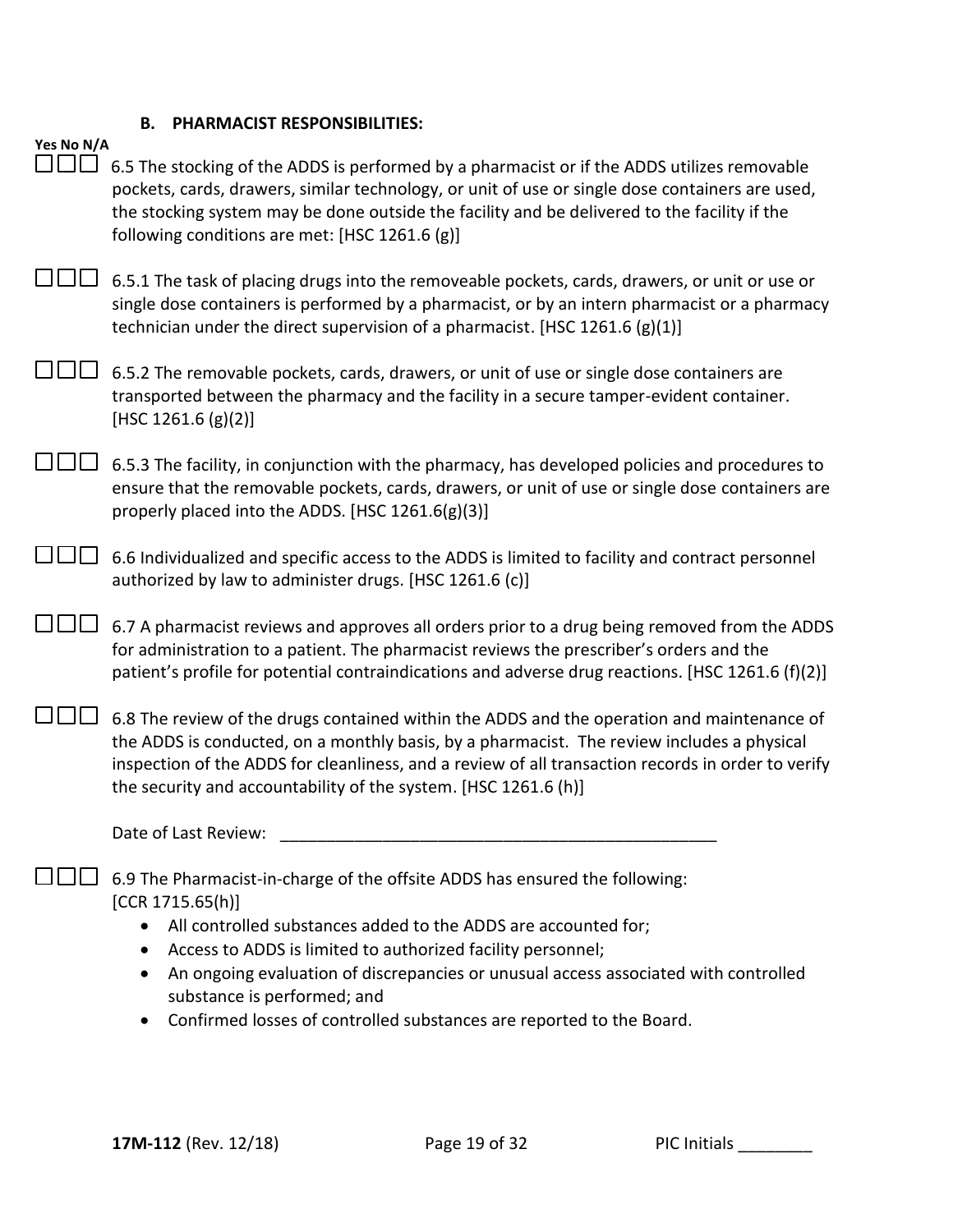$\square \square \square$  6.10 The pharmacy operating the ADDS has completed an **annual** Self-Assessment pursuant to BPC4427.7(a) evaluating the pharmacy's compliance with pharmacy law relating to the use of the APDS (BPC 4427.7(a)).

\_\_\_\_\_\_\_\_\_\_\_\_\_\_\_\_\_\_\_\_\_\_\_\_\_\_\_\_\_\_\_\_\_\_\_\_\_\_\_\_\_\_\_\_\_\_\_\_\_\_\_\_\_\_\_\_\_\_\_\_\_\_\_\_\_\_\_\_\_\_\_\_\_\_\_\_\_\_ \_\_\_\_\_\_\_\_\_\_\_\_\_\_\_\_\_\_\_\_\_\_\_\_\_\_\_\_\_\_\_\_\_\_\_\_\_\_\_\_\_\_\_\_\_\_\_\_\_\_\_\_\_\_\_\_\_\_\_\_\_\_\_\_\_\_\_\_\_\_\_\_\_\_\_\_\_\_ \_\_\_\_\_\_\_\_\_\_\_\_\_\_\_\_\_\_\_\_\_\_\_\_\_\_\_\_\_\_\_\_\_\_\_\_\_\_\_\_\_\_\_\_\_\_\_\_\_\_\_\_\_\_\_\_\_\_\_\_\_\_\_\_\_\_\_\_\_\_\_\_\_\_\_\_\_\_

Date of Last Self-Assessment:  $\Box$ 

CORRECTIVE ACTION OR ACTION PLAN AND COMPLETION DATE\_\_\_\_\_\_\_\_\_\_\_\_\_\_\_\_

### **C. DEVICE REQUIREMENTS:**

### **Yes No N/A**

 $\Box$  $\Box$  6.11 The stocking and restocking of the ADDS is performed in compliance with section 1261.6 of the Health and Safety Code. [BPC 4427.4(e)(1)]

 $\square \square \square$  6.12 Drugs and devices not immediately transferred into an ADDS upon arrival at the ADDS location are stored for no longer than 48 hours in a secured room within the ADDS location. Upon retrieval of these drugs and devices from secured storage, an inventory is taken to detect any losses or overages. [BPC 4427.4(f)]

 $\square \square \square$  6.13 Transaction information from the ADDS will be made readily available in a written format for review and inspection by individuals authorized by law and maintained in the facility for a minimum of three years. [HSC 1261.6(b)]

 $\Box$  6.14 The information required by BPC section 4076 and HSC 111480 is readily available at the time of drug administration if unit dose packaging or unit of use packaging is used. Unit dose packaging, for purposes of this section, includes blister pack cards. [HSC 1261.6(i)]

**When the ADDS is used as an emergency pharmaceutical supplies container, drugs removed from the ADDS are limited to the following [HSC 1261.6(e)]:**

### **Yes No N/A**

- $\square \square \square$  6.15 A new drug order given by a prescriber for a patient of the facility for administration prior to the next scheduled delivery from the pharmacy, or 72 hours, whichever is less. The drug is retrieved only upon the authorization of a pharmacist and after the pharmacist has reviewed the prescriber's order and the patient's profile for potential contraindications and adverse drug reactions. [HSC 1261.6(e)(1)]
- $\Box$  6.16 Drugs that a prescriber has ordered for a patient on an as-needed basis, if the utilization and retrieval of those drugs are subject to ongoing review by a pharmacist. [HSC 1261.6(e)(2)]
- $\Box$  6.17 Drugs designed by the patient care policy committee or pharmaceutical service committee of the facility as emergency drugs or acute onset drugs. These drugs are retrieved from the

**17M-112** (Rev. 12/18) **Page 20 of 32** PIC Initials Providence PIC Initials and PIC Initials and PIC Initials and PIC Initials and PIC Initials and PIC Initials and PIC Initials and PIC Initials and PIC Initials and PIC In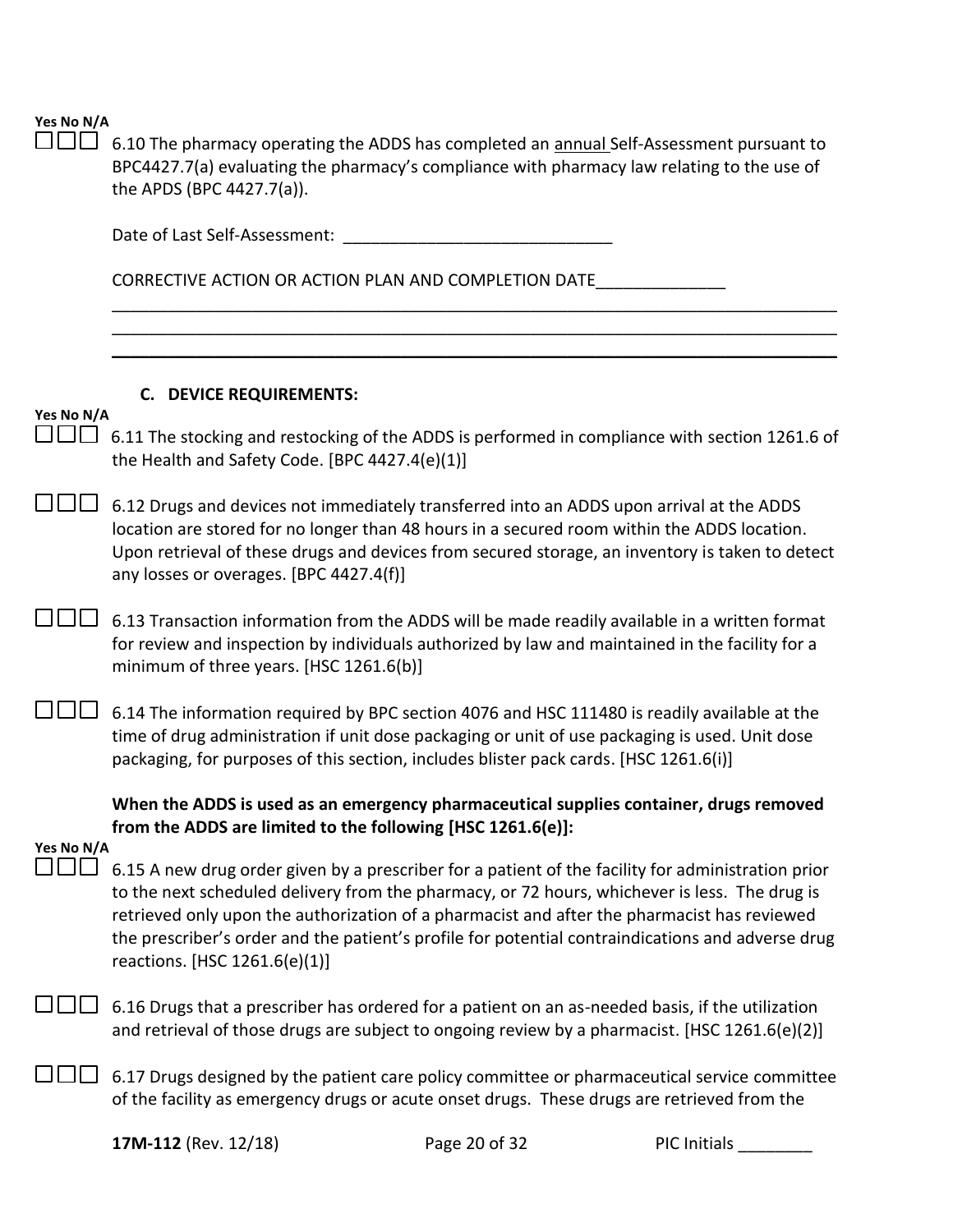ADDS pursuant to the order of a prescriber for emergency or immediate administration to a patient of the facility and reviewed by a pharmacist within 48 hours. [HSC 1261.6(e)(3)]

|            | When the ADDS is used to provide pharmacy services pursuant to BPC 4017.3, the ADDS is<br>subject to the following requirements [HSC 1261.6 (f)]:                                                                                                                                                |
|------------|--------------------------------------------------------------------------------------------------------------------------------------------------------------------------------------------------------------------------------------------------------------------------------------------------|
| Yes No N/A |                                                                                                                                                                                                                                                                                                  |
| TENT       | 6.18 Drugs removed from the ADDS for administration to a patient are in properly labeled units<br>of administration containers or packages. [HSC 1261.6(f)(1)]                                                                                                                                   |
|            | 6.19 A pharmacist reviews and approves all orders prior to a drug being removed from the<br>ADDS for administration to a patient. The pharmacist reviews the prescriber's orders and the<br>patient's profile for potential contraindications and adverse drug reactions. [HSC 1261.6 (f)(2)]    |
|            | 6.20 The pharmacy controls access to the drugs stored in the ADDS. [HSC 1261.6 (f)(3)]                                                                                                                                                                                                           |
|            | 6.21 Access to the ADDS is controlled and tracked using an identification or password system or<br>biosensor. [BPC 4427.4(e)(2), HSC 1261.6(f)(4)]                                                                                                                                               |
|            | 6.22 The ADDS makes a complete and accurate record of all transactions that includes all users<br>accessing the system and all drugs added to, or removed from, the system. [BPC 4427.4(e)(3),<br>HSC 1261.6(f)(5)]                                                                              |
|            | 6.23 After the pharmacist reviews the prescriber's order, access by licensed personnel to the<br>ADDS is limited only to drugs ordered by the prescriber and reviewed by the pharmacist and<br>that are specific to the patient. [HSC $1261.6(f)(6)$ ]                                           |
|            | 6.24 When the prescriber's order requires a dosage variation of the same drug, licensed<br>personnel only have access to the drug ordered for that scheduled time of administration.<br>[HSC 1261.6 $(f)(6)$ ]                                                                                   |
|            | 6.25 If the ADDS allow licensed personnel to have access to multiple drugs and are not<br>patient specific in their design, the ADDS has electronic and mechanical safeguards in<br>place to ensure that the drugs delivered to the patient are specific to that patient<br>(HSC 1261.6 (f)(7)). |
|            | CORRECTIVE ACTION OR ACTION PLAN AND COMPLETION DATE                                                                                                                                                                                                                                             |
|            |                                                                                                                                                                                                                                                                                                  |
|            |                                                                                                                                                                                                                                                                                                  |
|            |                                                                                                                                                                                                                                                                                                  |
|            |                                                                                                                                                                                                                                                                                                  |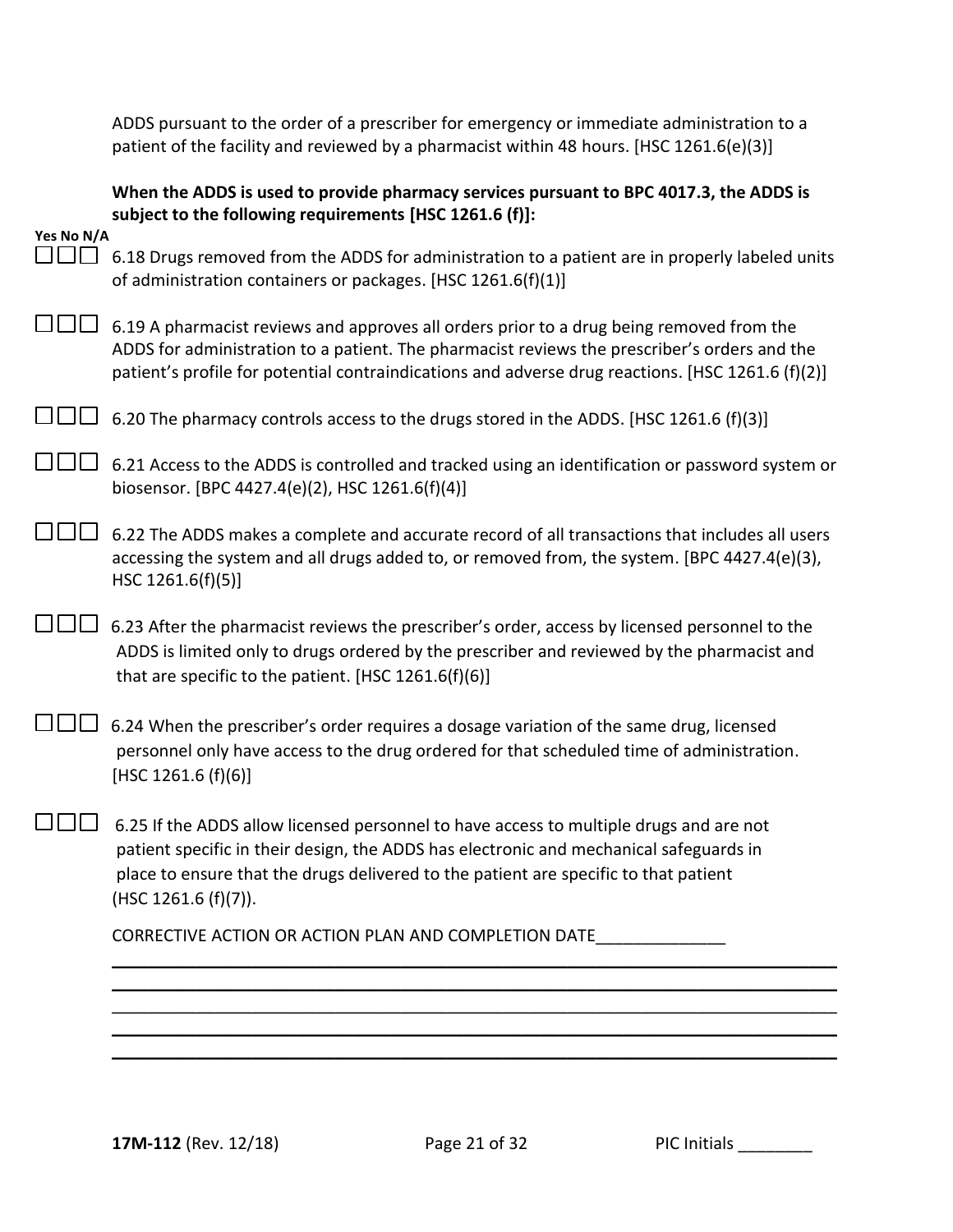# **D. RECORD KEEPING REQUIREMENTS**

|  | Yes No N/A |
|--|------------|
|  |            |

| Yes No N/A | 6.26 The pharmacy complies with all recordkeeping and quality assurance requirements,<br>established in pharmacy law and regulation, and maintains those records within the licensed<br>pharmacy holding the ADDS license and separate from the other pharmacy records.<br>[BPC 4427.7 (b)]                                     |
|------------|---------------------------------------------------------------------------------------------------------------------------------------------------------------------------------------------------------------------------------------------------------------------------------------------------------------------------------|
|            | 6.27 Transaction information from the ADDS will be made readily available in a written format<br>for review and inspection by individuals authorized by law and maintained in the facility for a<br>minimum of three years. [HSC 1261.6(b)]                                                                                     |
|            | CORRECTIVE ACTION OR ACTION PLAN AND COMPLETION DATE                                                                                                                                                                                                                                                                            |
|            |                                                                                                                                                                                                                                                                                                                                 |
|            |                                                                                                                                                                                                                                                                                                                                 |
| Yes No N/A | <b>E. POLICIES AND PROCEDURES</b>                                                                                                                                                                                                                                                                                               |
|            | 6.28 The facility and the pharmacy has developed and implemented written policies and<br>procedures to ensure safety, accuracy, accountability, security, patient confidentiality, and<br>maintenance of the ADDS as well as quality, potency, and purity of the stored drugs and<br>devices. [BPC 4427.3(c), HSC 1261.6(d)(1)] |
|            | 6.29 The ADDS policies and procedures define access to the ADDS and limits to access to<br>equipment and drugs. [HSC 1261.6(d)(1)]                                                                                                                                                                                              |
|            | 6.30 All ADDS policies and procedures are maintained at the pharmacy and the location where<br>the ADDS is being used. [HSC 1261.6(d)(2), BPC 4427.3(c)]                                                                                                                                                                        |
|            | 6.31 The facility, in conjunction with the pharmacy, has developed policies and procedures to<br>ensure that the removable pockets, cards, drawers, or unit of use or single dose containers are<br>properly placed into the ADDS. [HSC 1261.6(g)(3)]                                                                           |
|            | 6.32 The pharmacy has policies and procedures that include appropriate security measures and<br>monitoring of the inventory to prevent theft and diversion. [BPC 4427.2(d)(3)]                                                                                                                                                  |
|            | 6.33 The pharmacy's policies and procedures include provisions for reporting to the board drug<br>losses from the ADDS inventory, as required by law. [BPC 4104, 4427.2(d)(4), CCR 1715.6, 21<br>CFR 1301.76]                                                                                                                   |
|            |                                                                                                                                                                                                                                                                                                                                 |
|            |                                                                                                                                                                                                                                                                                                                                 |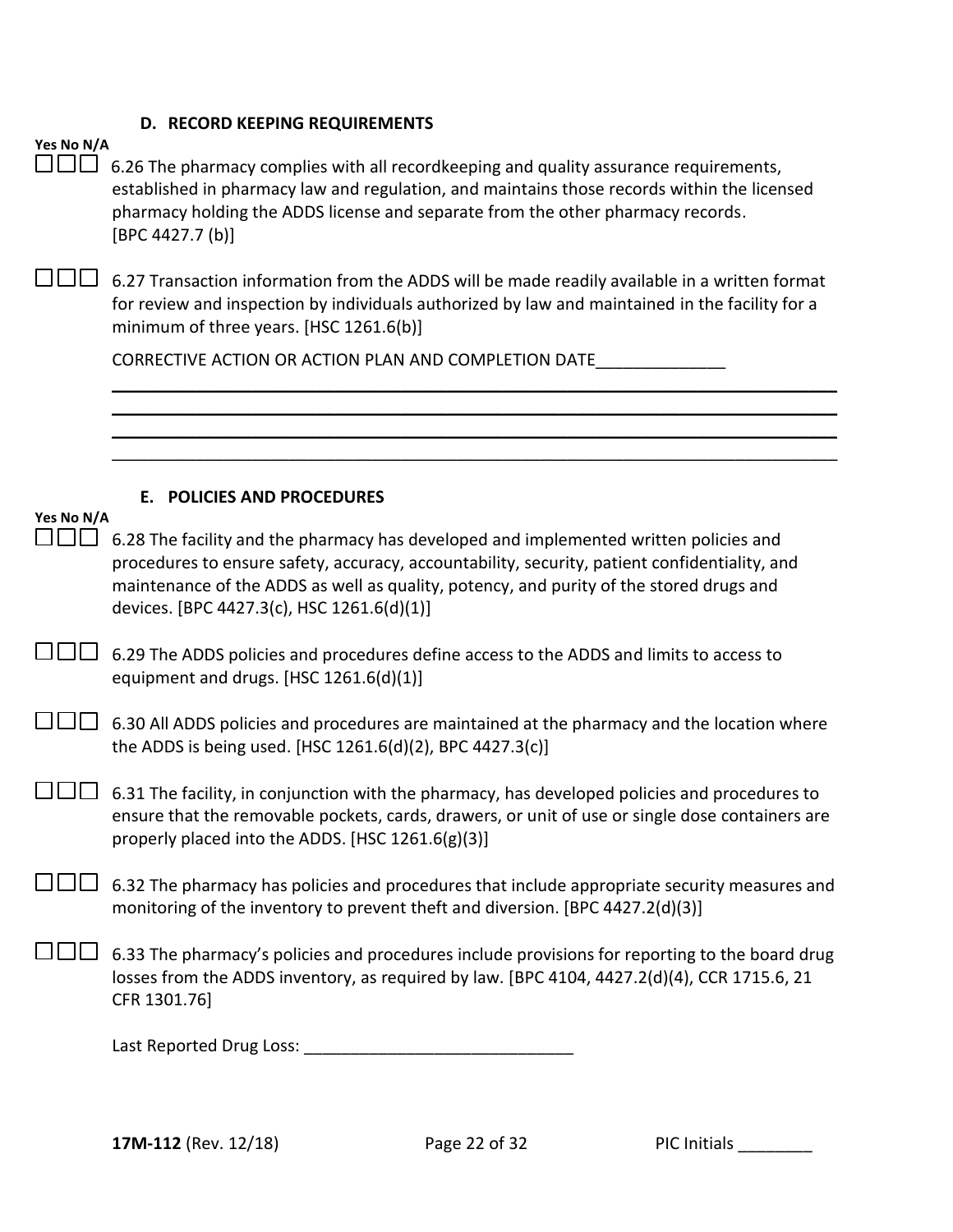# CORRECTIVE ACTION OR ACTION PLAN AND COMPLETION DATE\_\_\_\_\_\_\_\_\_\_\_\_\_\_\_\_

\_\_\_\_\_\_\_\_\_\_\_\_\_\_\_\_\_\_\_\_\_\_\_\_\_\_\_\_\_\_\_\_\_\_\_\_\_\_\_\_\_\_\_\_\_\_\_\_\_\_\_\_\_\_\_\_\_\_\_\_\_\_\_\_\_\_\_\_\_\_\_\_\_\_\_\_\_\_

|            | SECTION 7: APDS THROUGH A CLINIC PURSUANT TO HSC 1204 OR 1204.1 OR BPC 4180 OR<br>4190                                                                                                                                                                                                                                                                                                                               |
|------------|----------------------------------------------------------------------------------------------------------------------------------------------------------------------------------------------------------------------------------------------------------------------------------------------------------------------------------------------------------------------------------------------------------------------|
| Yes No N/A | A. GENERAL REQUIREMENTS                                                                                                                                                                                                                                                                                                                                                                                              |
|            | 7.1 The ADDS is located inside an enclosed building with a premises address, at a location<br>approved by the Board [BPC 4427.3 (a)]. The clinic has a current Board of Pharmacy Clinic<br>license pursuant to BPC 4180 or BPC 4190? or the clinic is licensed pursuant to HSC 1204 or<br>1204.1. [BPC 4427.3(b)(3)]                                                                                                 |
|            | License number:<br><b>Expiration Date:</b> Expiration Date:                                                                                                                                                                                                                                                                                                                                                          |
|            | 7.2 The clinic has developed and implemented written policies and procedures that ensure the<br>safety, accuracy, accountability, security and patient confidentiality. Additionally, the policies<br>and procedures shall ensure the maintenance of the quality, potency and purity of the drugs.<br>The policies and procedures shall be maintained at the location where the ADDS is being<br>used. [BPC 4186(a)] |
|            | 7.3 Drugs removed from the ADDS shall be provided to the patient by a health professional<br>licensed pursuant to BPC 4186(b).                                                                                                                                                                                                                                                                                       |
|            | 7.4 The clinic is responsible for the review of the drugs contained within, and the operation and<br>maintenance of, the ADDS. [BPC 4186(d)]                                                                                                                                                                                                                                                                         |
|            | 7.5 Drugs dispensed from the clinic ADDS shall comply with labeling requirements in BPC 4076<br>with CCR 1707.5. [BPC 4186(g), 4426.7(h)]                                                                                                                                                                                                                                                                            |
|            | 7.6 The clinic shall keep records of the kind and amounts of drugs purchased, administered, and<br>dispensed and the records shall be available and maintained for a minimum of three years for<br>inspection by all authorized personnel. [BPC 4180(a)(2)]                                                                                                                                                          |
|            | 7.7 The proposed ADDS installation location meets the requirement of BPC 4427.3 and the ADDS<br>is secure from access and removal by unauthorized individuals. [BPC 4427.2(d)(2)]                                                                                                                                                                                                                                    |
|            | 7.8 The clinics licensed under BPC 4180 or BPC 4190 perform periodic inventory and inventory<br>reconciliation functions to detect and prevent the loss of controlled substances.<br>[CCR 1715.65(a)]                                                                                                                                                                                                                |
|            |                                                                                                                                                                                                                                                                                                                                                                                                                      |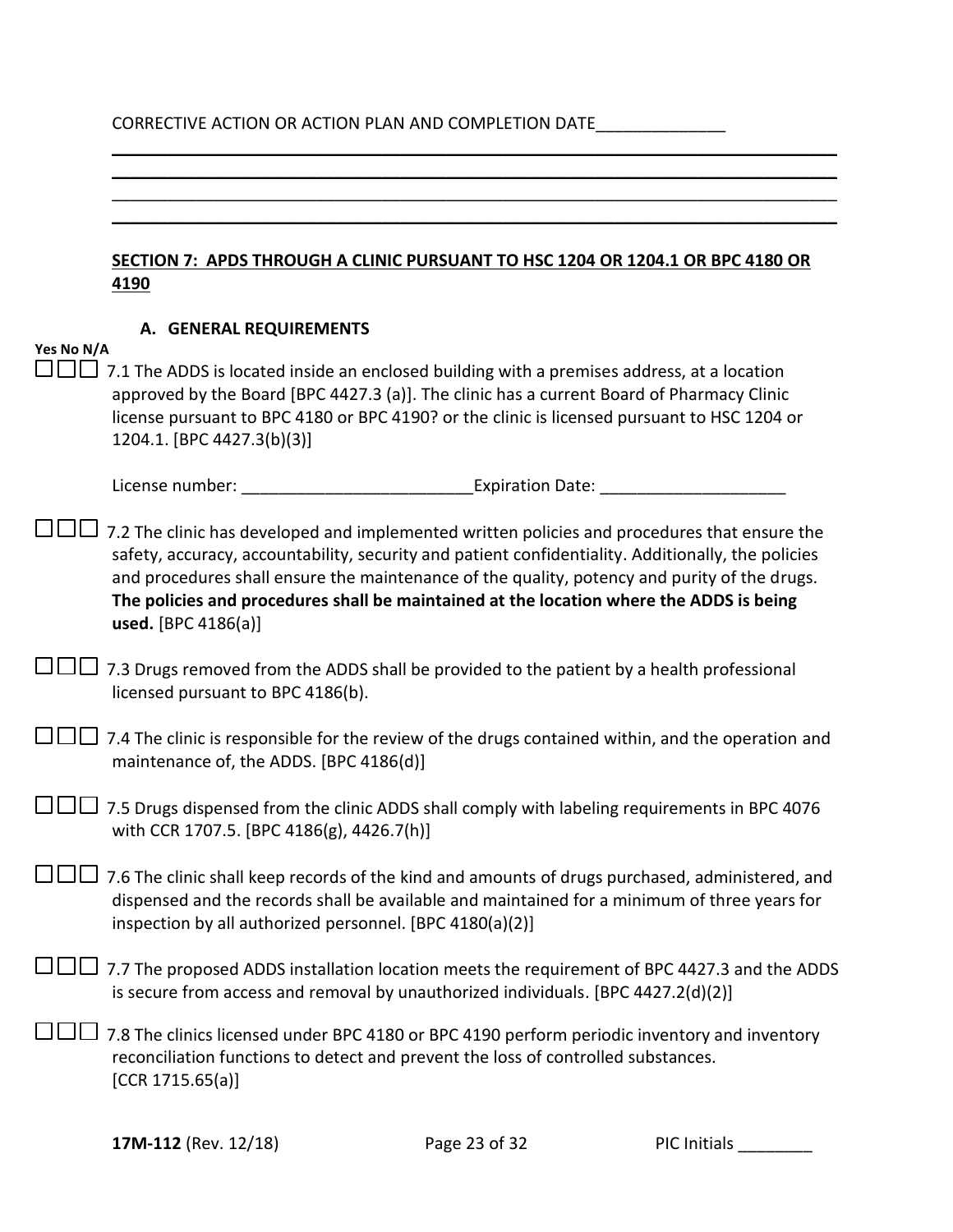#### **Yes No N/A**  $\Box\Box$

| $\Box$ 7.9 The clinic shall compile an inventory reconciliation report of all <b>federal Schedule II</b> |
|----------------------------------------------------------------------------------------------------------|
| controlled substance at least every three months. [CCR 1715.65(c)] The compilation requires:             |

- A physical count (not estimate) of all quantities of all **federal Schedule ll controlled substances.**
- A review of all acquisition and disposition records of **federal Schedule ll controlled substances** since that last inventory reconciliation report:

Date of last inventory

- A comparison of (1) and (2) to determine if there are any variances.
- All records used to compile each inventory reconciliation report shall be maintained at clinic for 3 years in a readily retrievable form.
- Possible causes of overages shall be identified in writing and incorporated into the inventory reconciliation report.

 $\Box$  $\Box$  7.10 The clinic shall report in writing identified drug losses and known cause to the Board within 30 days of discovery. Cases of the loss is due to theft, diversion or self-use shall be reported to the Board within 14 days of discovery. If the clinic is unable to identify the cause of loss, further investigation shall be undertaken to identify the cause and actions necessary to prevent additional losses of controlled substances. [CCR 1715.65(d)]

 $\Box$  $\Box$  7.11 The individuals performing the inventory AND the clinic professional director shall date and sign the inventory reconciliation reports. The reports shall be readily retrievable at the clinic for 3 years. [CCR 1715.65(e)]

| $\Box$ $\Box$ 7.12 Any incident involving the APDS where a complaint, error, or omission has occurred is |
|----------------------------------------------------------------------------------------------------------|
| reviewed as part of the pharmacy's quality assurance program pursuant to BPC 4125.                       |
| [BPC 4427.6(i)]                                                                                          |

| $\Box$ $\Box$ 7.13 The federal warning label prohibiting transfer of controlled substances is on the |  |
|------------------------------------------------------------------------------------------------------|--|
| prescription container. [21 CFR 290.5]                                                               |  |

 7.14 Prescriptions are dispensed in a new and child-resistant container, or senior-adult ease-ofopening tested container, or in a non-complying package only pursuant to the prescriber or when requested by the purchaser. [15 USC 1473(b), 16 CFR 1700.15, CCR 1717]

 $\square \square \square$  7.15 Patient package inserts are dispensed with all estrogen medications. [21 CFR 310.515]

- $\square\square\square$  7.16 The pharmacy provides patients with Black Box Warning Information in conformance with 21 CFR 201.57(c).
- $\Box$  $\Box$  7.17 Medication guides are provided on required medications. [21 CFR 208.1]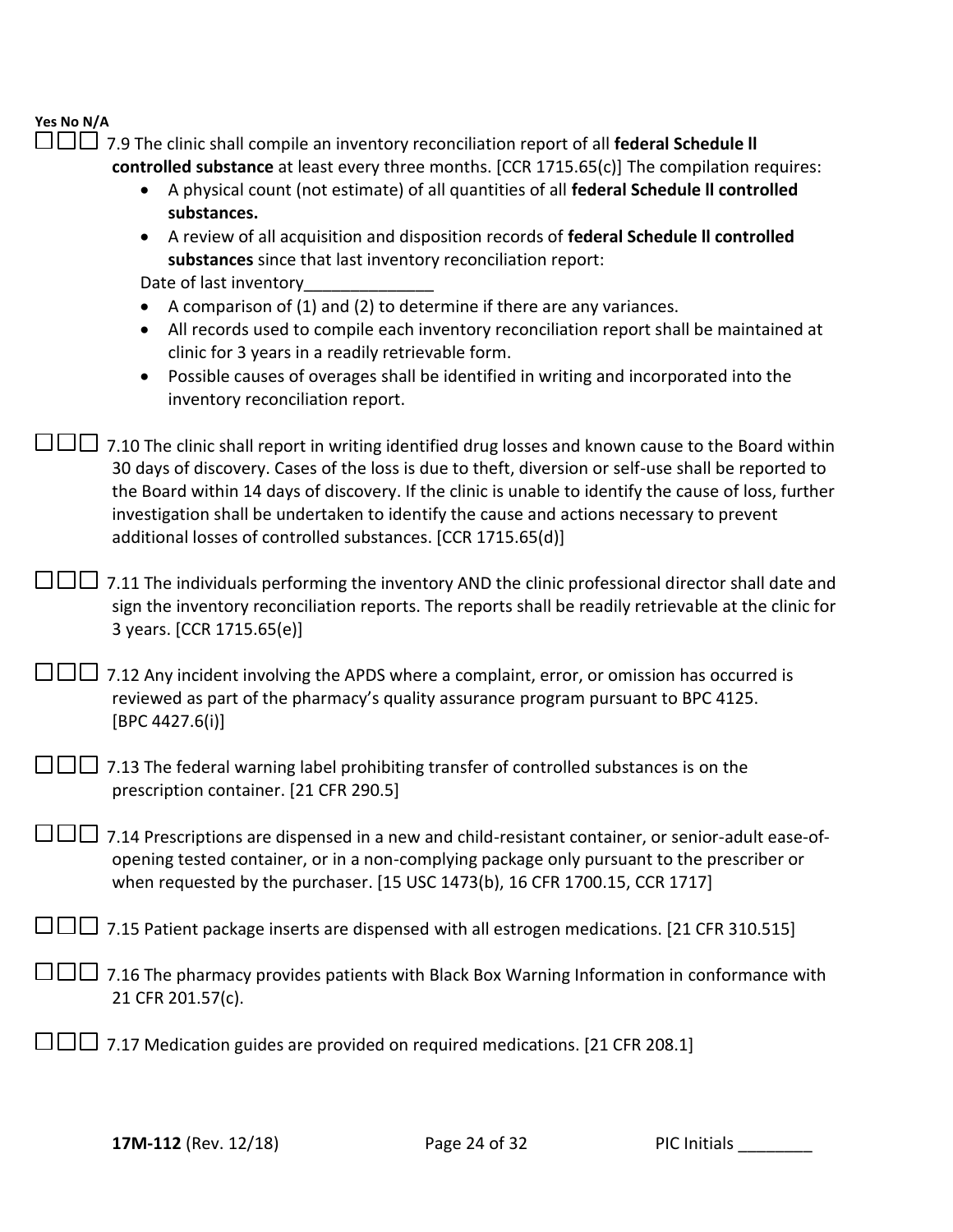$\square \square$  7.18 Is the APDS located and operated only used to dispense dangerous drugs and dangerous devices to patients of the clinic? [BPC 4427.6j)]

 $\square \square \square$  7.19 Does the pharmacy have no more than 15 ADDS licensed as APDS units? [BPC 4427.6(k)] List of current APDS licenses:

|            | <b>B. PHARMACIST RESPONSIBILITY</b>                                                                                                                                                                                                                                |  |
|------------|--------------------------------------------------------------------------------------------------------------------------------------------------------------------------------------------------------------------------------------------------------------------|--|
| Yes No N/A |                                                                                                                                                                                                                                                                    |  |
|            | $\Box$ 7.20 The pharmacist performs the stocking of the ADDS. [BPC 4186(c)]                                                                                                                                                                                        |  |
|            | □ 7.21 Drugs are removed from the ADDS system only upon the authorization of the pharmacist<br>after the pharmacist has reviewed the prescription and patient profile for potential<br>contraindications and adverse drug reactions. [BPC 4186(b)]                 |  |
|            | 7.22 The pharmacist shall conduct a review on a monthly basis including a physical inspection of<br>the drugs in the ADDS for cleanliness and a review of all transaction records in order to verify<br>the security and accountability of the ADDS. [BPC 4186(d)] |  |
|            | Date of Last Review:                                                                                                                                                                                                                                               |  |
|            |                                                                                                                                                                                                                                                                    |  |

**17M-112** (Rev. 12/18) **Page 25 of 32** PIC Initials **PIC Initials**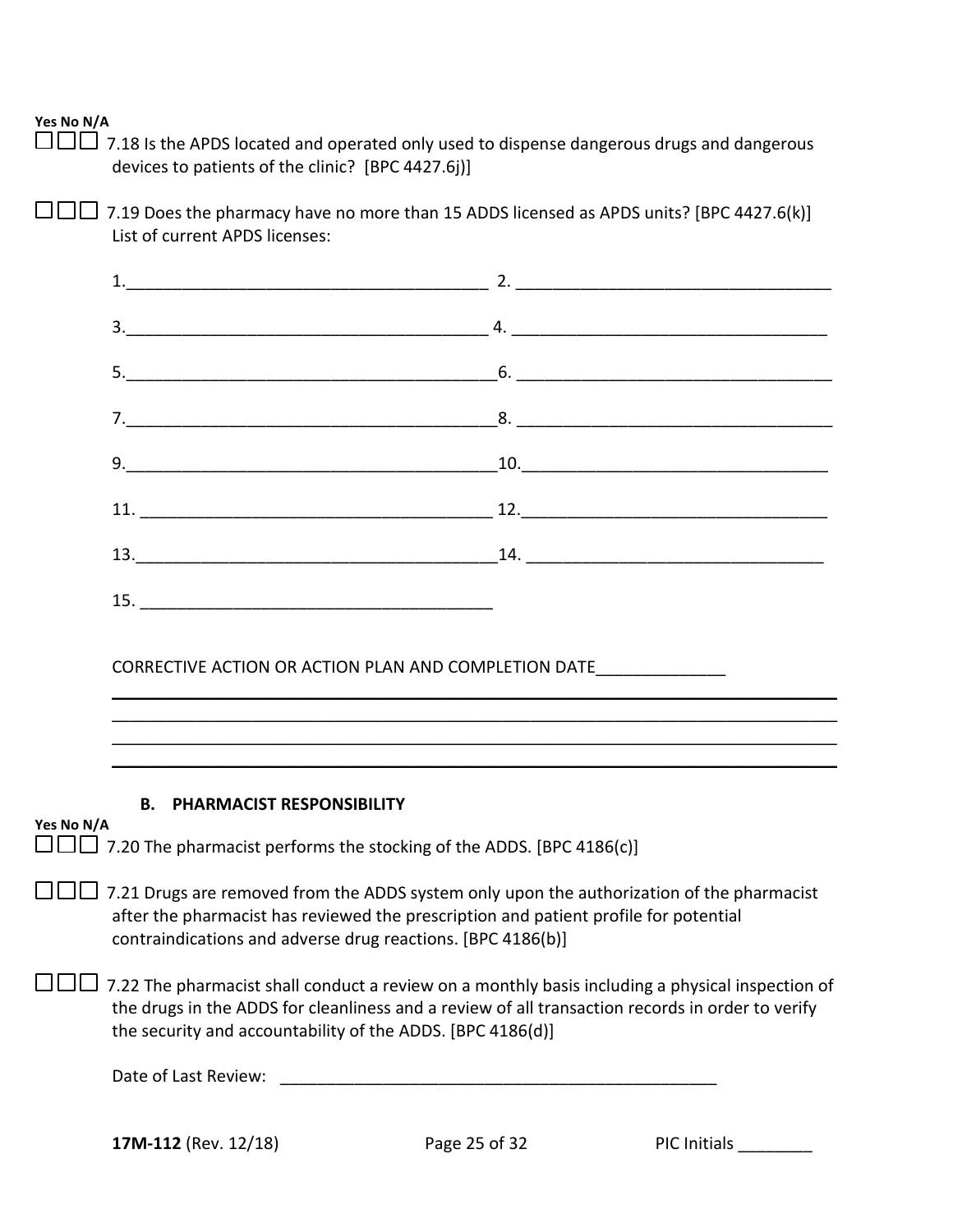|  | Yes No N/A |
|--|------------|
|  |            |

| 7.23 The pharmacist licensed by the board performs all clinical services conducted as part of the<br>dispensing process, including, but not limited to, drug utilization review and consultation.<br>[BPC 4427.6(d)]                                                                                                                      |
|-------------------------------------------------------------------------------------------------------------------------------------------------------------------------------------------------------------------------------------------------------------------------------------------------------------------------------------------|
| 7.24 Drugs are dispensed from the APDS after the pharmacist has reviewed the prescription and<br>the patient's profile for potential contraindications and adverse drug reactions. [BPC 4427.6(e)]                                                                                                                                        |
| 7.25 All prescribed drugs and devices dispensed to the patient from an APDS for the first time<br>shall be accompanied by a consultation conducted by a pharmacist licensed by the board via<br>telecommunication link with a two-way audio and video. [BPC 4427.6(f)]                                                                    |
| 7.26 The APDS has a notice, prominently posted on the APDS, with the name, address, and<br>phone number of the pharmacy holding the ADDS license for the APDS. [BPC 4427.6(g)]                                                                                                                                                            |
| 7.27 The pharmacist shall provide patient consultation pursuant to CCR 1707.2 via a two-way<br>audio and video telecommunication link for drugs dispensed by the clinic ADDS. [BPC 4186(e)]                                                                                                                                               |
| 7.28 The pharmacist operating the ADDS shall be located in California. [BPC 4186(f)]                                                                                                                                                                                                                                                      |
| 7.29 The clinic consultant pharmacist shall review all inventory and inventory reconciliation<br>reports taken and establish and maintain secure methods to prevent losses of controlled<br>substances. The clinic shall develop written policies and procedures for performing the<br>inventory reconciliation reports. (CCR 1715.65(b)) |
| CORRECTIVE ACTION OR ACTION PLAN AND COMPLETION DATE                                                                                                                                                                                                                                                                                      |

### **C. POLICIES AND PROCEDURES**

#### **Yes No N/A**

 $\square\square\square$  7.32 The pharmacy has developed and implemented, and reviewed annually, written policies and procedures pertaining to the APDS, including all the following: [BPC 4427.6(a)]

\_\_\_\_\_\_\_\_\_\_\_\_\_\_\_\_\_\_\_\_\_\_\_\_\_\_\_\_\_\_\_\_\_\_\_\_\_\_\_\_\_\_\_\_\_\_\_\_\_\_\_\_\_\_\_\_\_\_\_\_\_\_\_\_\_\_\_\_\_\_\_\_\_\_\_\_\_\_ \_\_\_\_\_\_\_\_\_\_\_\_\_\_\_\_\_\_\_\_\_\_\_\_\_\_\_\_\_\_\_\_\_\_\_\_\_\_\_\_\_\_\_\_\_\_\_\_\_\_\_\_\_\_\_\_\_\_\_\_\_\_\_\_\_\_\_\_\_\_\_\_\_\_\_\_\_\_ \_\_\_\_\_\_\_\_\_\_\_\_\_\_\_\_\_\_\_\_\_\_\_\_\_\_\_\_\_\_\_\_\_\_\_\_\_\_\_\_\_\_\_\_\_\_\_\_\_\_\_\_\_\_\_\_\_\_\_\_\_\_\_\_\_\_\_\_\_\_\_\_\_\_\_\_\_\_ \_\_\_\_\_\_\_\_\_\_\_\_\_\_\_\_\_\_\_\_\_\_\_\_\_\_\_\_\_\_\_\_\_\_\_\_\_\_\_\_\_\_\_\_\_\_\_\_\_\_\_\_\_\_\_\_\_\_\_\_\_\_\_\_\_\_\_\_\_\_\_\_\_\_\_\_\_\_

- Maintaining the security of the APDS and dangerous drugs and dangerous devices within the APDS.
- Determining and applying inclusion criteria regarding which drugs and devices are appropriate for placement in the APDS and for which patients.
- Ensuring patients are aware consultation with a pharmacist is available for any prescription medication, including those delivered via the APDS.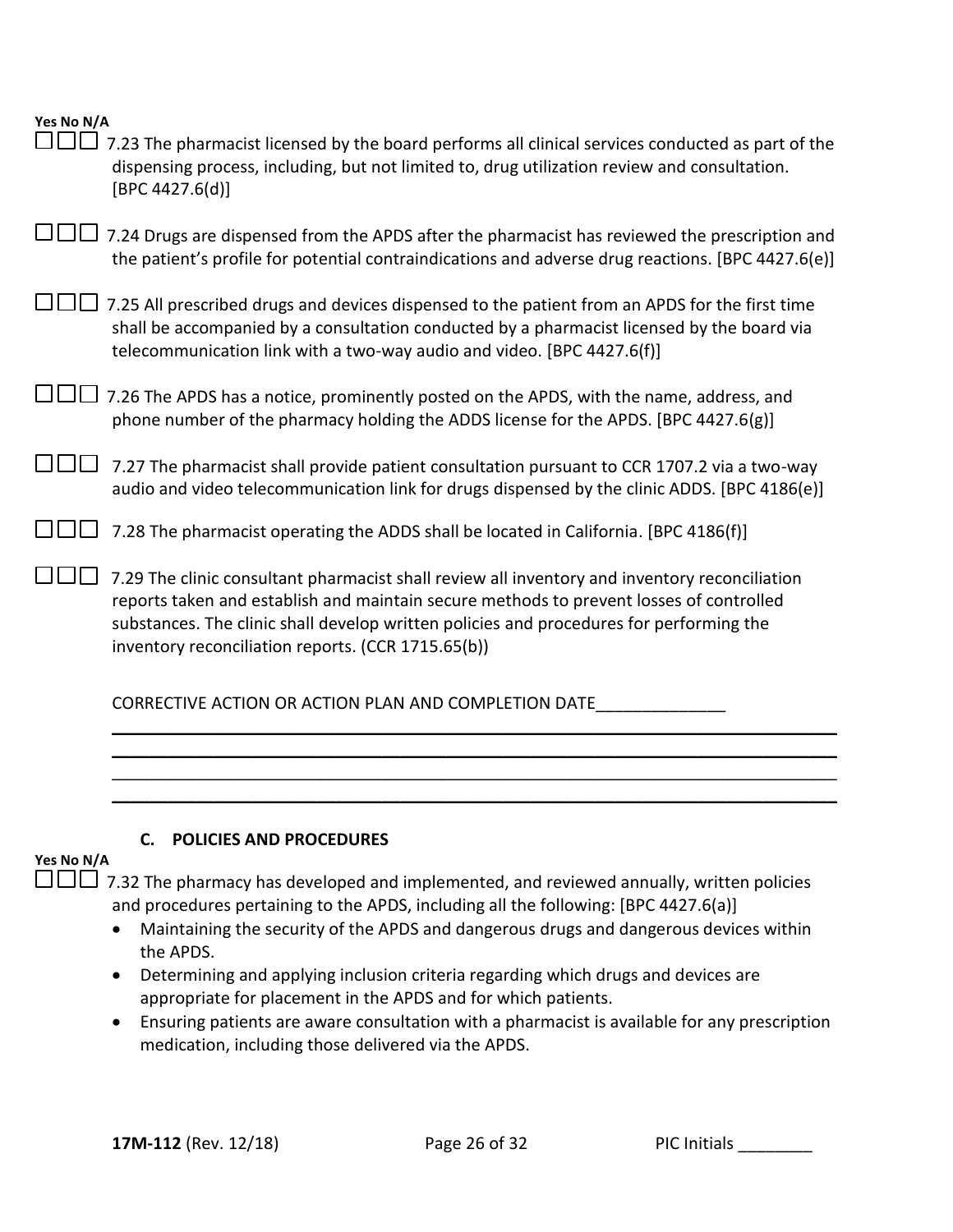- Describing assignments of responsibilities to, and training of, pharmacy personnel, and other personnel using the APDS at the location where the APDS is placed pursuant to subdivision (b) of section 4427.3, regarding maintenance and filing procedures for the APDS.
- Orienting participating patients on the use of the APDS, notifying patient when expected prescription medications are not available in the APDS, and ensuring the patient use of the APDS does not interfere with delivery of drugs and devices.
- Ensuring delivery of drugs and devices to patients expecting to receive them from the APDS in the event the APDS is disabled or malfunctions.

Date of Last Policy Review:

| Yes No N/A<br>□□ 7.33 Is the APDS only used for patients who have signed a written consent form demonstrating<br>their informed consent to receive prescribed drugs and devices from an APDS, and whose use<br>of the APDS meets inclusion criteria established by policies and procedures. [BPC 4427.6(b)] |
|-------------------------------------------------------------------------------------------------------------------------------------------------------------------------------------------------------------------------------------------------------------------------------------------------------------|
| □□□ 7.34 The APDS shall have a means of identifying each patient and only release the identified<br>patient's drugs and devices to the patient or patient's agent. [BPC 4427.6(c)]                                                                                                                          |
| 7.35 The pharmacy holding the ADDS license for an APDS maintains its policies and procedures<br>for three (3) years after the last date of use of an APDS. [BPC 4427.6(I)]                                                                                                                                  |
| 7.36 Does the pharmacy maintain all recordkeeping and quality assurance requirements<br>established in pharmacy law and regulations, and maintain these records within the licensed<br>pharmacy holding the ADDS license and separate from other pharmacy records.<br>[BPC 4427.7(b)]                       |
| <b>SECTION 8: ADDS OPERATED BY A CORRECTIONAL CLINIC</b>                                                                                                                                                                                                                                                    |

### **A. GENERAL REQUIREMENTS**

### **Yes No N/A**

 $\Box$  $\Box$  8.1 The pharmacy uses an "automated drug delivery system" used in a correctional clinic, meaning a mechanical system controlled remotely by a pharmacist that performs operations or activities, other than compounding or administration, relative to the storage, dispensing, or distribution of prepackaged dangerous drugs or dangerous devices. An automated drug delivery system shall collect, control, and maintain all transaction information to accurately track the movement of drugs into and out of the system for security, accuracy, and accountability. [BPC 4187.5(h)]

 $\Box\Box\Box$  8.2 The ADDS is located in a "correctional clinic," a primary care clinic, as referred to in subdivision (b) of section 1206 of the Health and Safety Conde, conducted, maintained, or operated by the state to provide health care eligible patients of the Department of Corrections and Rehabilitation (BPC 4187).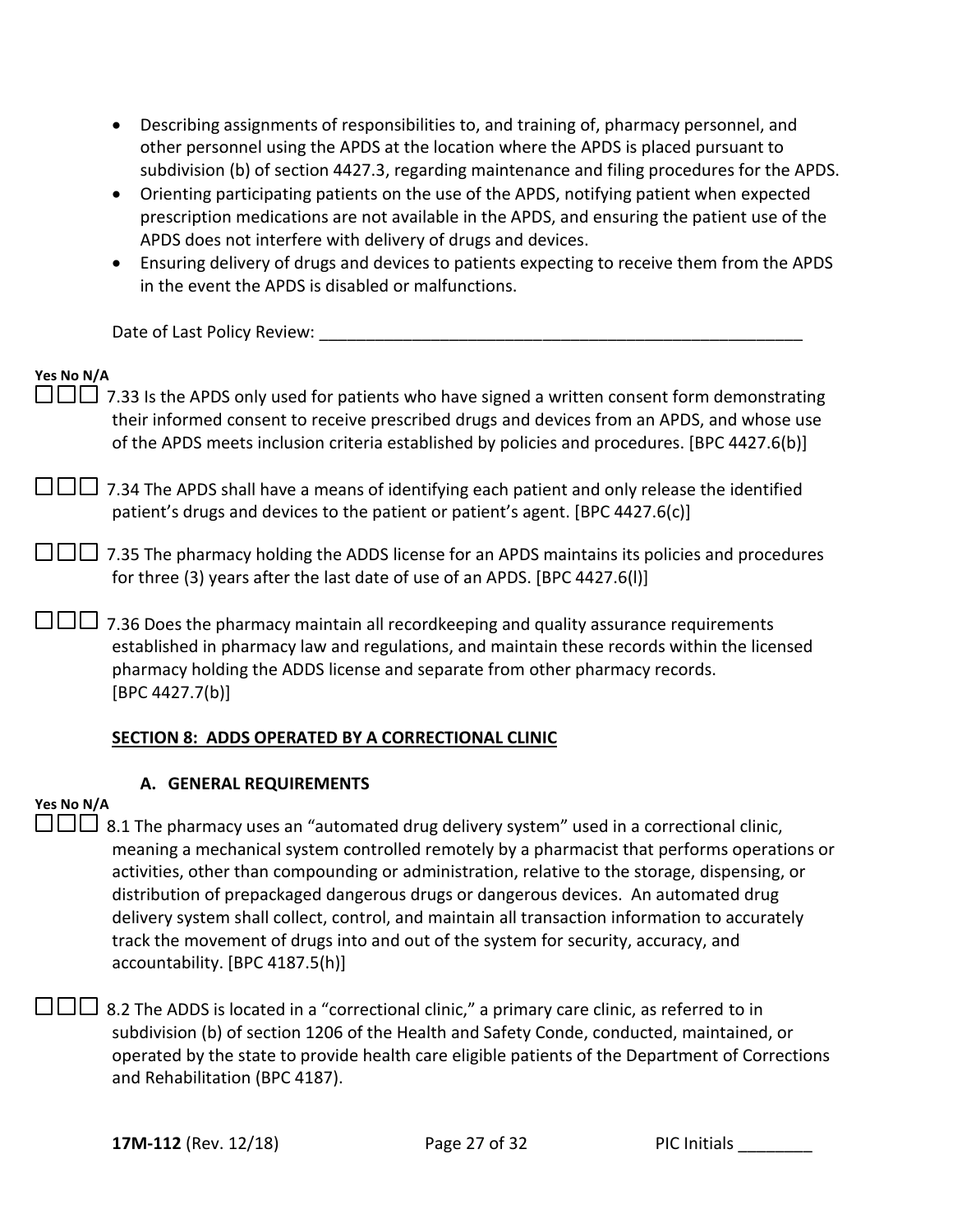## **Yes No N/A**  $\square \square \square$  8.3 The correctional clinic licensed by the board obtains the drugs from a licensed correctional

| another correctional clinic licensed by the board within the same institution for the<br>administration or dispensing of drugs or devices to patients eligible for care at the correctional<br>facility if under either: [BPC 4187.1(a)]<br>The directions of a physician and surgeon, dentist, or other person lawfully<br>$\bullet$<br>authorized to prescribe.<br>An approved protocol as identified within the statewide Inmate Medical Services<br>Policies and Procedures. |
|----------------------------------------------------------------------------------------------------------------------------------------------------------------------------------------------------------------------------------------------------------------------------------------------------------------------------------------------------------------------------------------------------------------------------------------------------------------------------------|
| $\Box$ 8.4 The dispensing or administering of drugs in the correctional clinic is performed pursuant to a<br>chart order, as defined in section 4019, a valid prescription consistent with chapter 9 division 2<br>of the Business and Professions Code, or pursuant to an approved protocol as identified within<br>the statewide Inmate Medical Services Policies and Procedures. [BPC 4187.1(b)]                                                                              |
| 8.5 Medications dispensed to patients that are kept on the patient's person for use shall meet<br>the labeling requirements of section 4076 and all record keeping requirements of chapter 9<br>division 2 of the Business and Professions Code. [BPC 4187.1(b)]                                                                                                                                                                                                                 |
| $\Box$ 8.6 The correctional clinic keeps records of the kind and amounts of drugs acquired,<br>administered, transferred, and dispensed. The records must be readily available and<br>maintained for a minimum of three years for inspection by all properly authorized personnel.<br>[BPC 4187.1(c)]                                                                                                                                                                            |
| $\Box$ 8.7 The correctional clinic has obtained a license from the board. [BPC 4187.1(d)(1)]                                                                                                                                                                                                                                                                                                                                                                                     |
| 8.8 A separate license was obtained for each correctional clinic location where an APDS is<br>located and is not to be transferrable. [BPC 4187.1(d)(2)]                                                                                                                                                                                                                                                                                                                         |
| 8.9 The correctional clinic's location and address is identified by the correctional institution and<br>building within the correctional institution. [BPC 4187.1(d)(3)]                                                                                                                                                                                                                                                                                                         |
| UUU 8.10 The correctional clinic will notify the board in advance of any change in the clinic's address<br>on a form furnished by the board. [BPC 4187.1(d)(4)]                                                                                                                                                                                                                                                                                                                  |
| 8.11 The ADDS is secured from access and removal by unauthorized individuals.<br>[BPC 4427.2(d)(2)]                                                                                                                                                                                                                                                                                                                                                                              |
| CORRECTIVE ACTION OR ACTION PLAN AND COMPLETION DATE                                                                                                                                                                                                                                                                                                                                                                                                                             |
|                                                                                                                                                                                                                                                                                                                                                                                                                                                                                  |

pharmacy, the Department of Correction and Rehabilitation's Central Fill Pharmacy, or from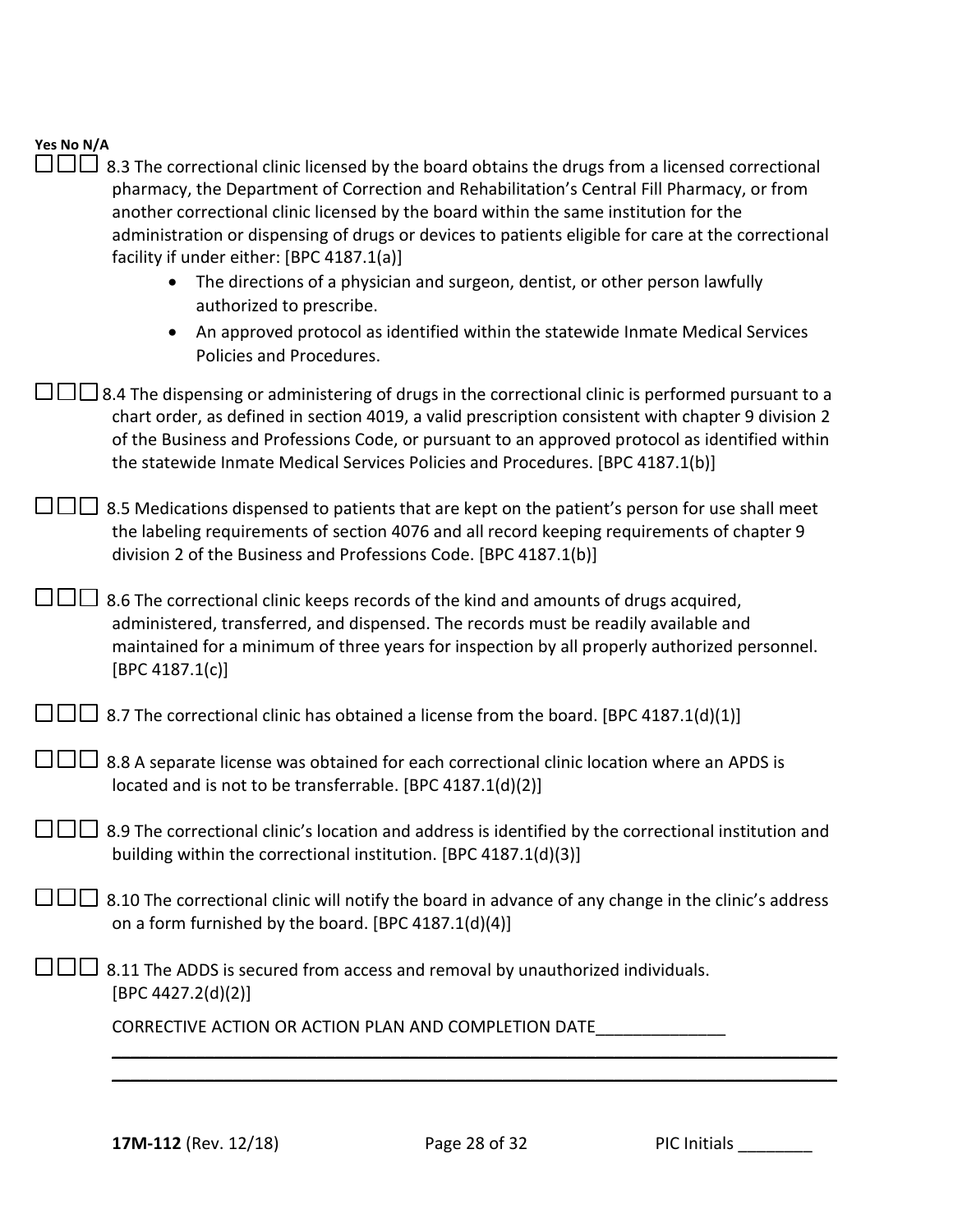|                 | <b>B. POLICIES AND PROCEDURES</b>                                                                                                                                                                                                                                                                                                                                                                                                                                                                 |
|-----------------|---------------------------------------------------------------------------------------------------------------------------------------------------------------------------------------------------------------------------------------------------------------------------------------------------------------------------------------------------------------------------------------------------------------------------------------------------------------------------------------------------|
| Yes No N/A<br>. | 8.12 The policies and procedures to implement the laws and regulations of this article within the<br>correctional clinic was developed and approved by the statewide Correctional Pharmacy and<br>Therapeutics Committee referenced in section 5024.2 of the Penal Code. [BPC 4187.2(a)]                                                                                                                                                                                                          |
|                 | 8.13 Prior to the issuance of the correctional clinic license by the board, an acknowledgment of<br>the policies and procedures was signed by the correctional facility pharmacist-in-charge<br>servicing the institution, the pharmacist-in-charge for the California Department of Correction<br>and Rehabilitation's Central Fill Pharmacy, and the correctional clinic's chief medical executive,<br>supervising dentist, chief nurse executive, and chief executive officer. [BPC 4187.2(a)] |
|                 | 8.14 The chief executive officer is responsible for the safe, orderly and lawful provision of<br>pharmacy services. [BPC 4187.2(b)(1)]                                                                                                                                                                                                                                                                                                                                                            |
|                 | 8.15 The pharmacist-in-charge of the correctional facility shall implement the policies and<br>procedures developed and approved by the statewide Correctional Pharmacy and Therapeutics<br>Committee referenced in section 5042.2 of the Penal Code and the statewide Inmate Medical<br>Services Policies and Procedures in conjunction with the chief executive officer, the chief<br>medical executive, the supervising dentist, and the chief nurse executive. [BPC 4187.2(b)(1)]             |
|                 | 8.16 The licensed correctional clinic will notify the board within 30 days of any change in the<br>chief executive officer on a form furnished by the board. [BPC 4187.2(b)(2)]                                                                                                                                                                                                                                                                                                                   |
|                 | 8.17 Schedule II, III, IV or V controlled substances may be administered by health care staff of<br>the licensed correctional clinic lawfully authorized to administer pursuant to a chart order, as<br>defined in section 4019, a valid prescription consistent with chapter 9 division 2 of the Business<br>and Professions Code, or pursuant to an approved protocol as identified within the statewide<br>Inmate Medical Services Policies and Procedures. [BPC 4187.3]                       |
|                 | 8.18 The ADDS located in a licensed correctional clinic has implemented the statewide<br>Correctional Pharmacy and Therapeutics Committee's policies and procedures and the<br>statewide Inmate Medical Services Policies and Procedures to ensure safety, accuracy,<br>accountability, security, patient confidentiality, and maintenance of the quality, potency, and<br>purity of drugs. [BPC 4187.5(a)]                                                                                       |
|                 | 8.19 All policies and procedures are maintained either in an electronic form or paper form at the<br>location where the automated drug system is being used. [BPC 4187.5(a)]                                                                                                                                                                                                                                                                                                                      |
|                 | CORRECTIVE ACTION OR ACTION PLAN AND COMPLETION DATE                                                                                                                                                                                                                                                                                                                                                                                                                                              |
|                 |                                                                                                                                                                                                                                                                                                                                                                                                                                                                                                   |

\_\_\_\_\_\_\_\_\_\_\_\_\_\_\_\_\_\_\_\_\_\_\_\_\_\_\_\_\_\_\_\_\_\_\_\_\_\_\_\_\_\_\_\_\_\_\_\_\_\_\_\_\_\_\_\_\_\_\_\_\_\_\_\_\_\_\_\_\_\_\_\_\_\_\_\_\_\_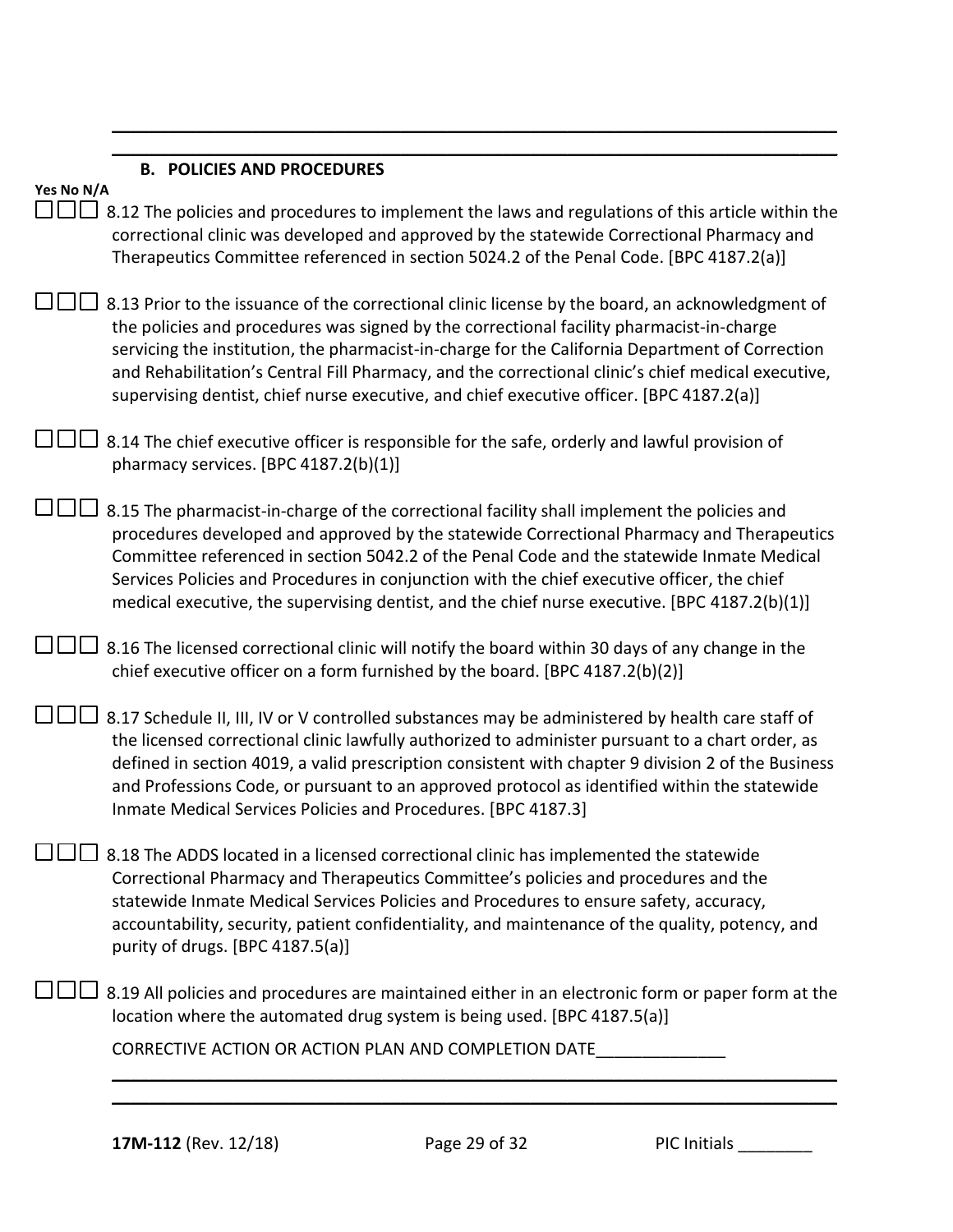### **C. PHARMACIST RESPONSIBILITIES**

|  |  |  |  | $\Box$ $\Box$ 8.20 A correctional facility pharmacist inspects the clinic at least quarterly. [BPC 4187.2(c)] |
|--|--|--|--|---------------------------------------------------------------------------------------------------------------|
|--|--|--|--|---------------------------------------------------------------------------------------------------------------|

\_\_\_\_\_\_\_\_\_\_\_\_\_\_\_\_\_\_\_\_\_\_\_\_\_\_\_\_\_\_\_\_\_\_\_\_\_\_\_\_\_\_\_\_\_\_\_\_\_\_\_\_\_\_\_\_\_\_\_\_\_\_\_\_\_\_\_\_\_\_\_\_\_\_\_\_\_\_ \_\_\_\_\_\_\_\_\_\_\_\_\_\_\_\_\_\_\_\_\_\_\_\_\_\_\_\_\_\_\_\_\_\_\_\_\_\_\_\_\_\_\_\_\_\_\_\_\_\_\_\_\_\_\_\_\_\_\_\_\_\_\_\_\_\_\_\_\_\_\_\_\_\_\_\_\_\_

 $\square \square \square$  8.21 Drugs removed from the automated drug delivery system is removed upon authorization by a pharmacist after the pharmacist has reviewed the prescription and the patient profile for potential contraindications and adverse drug reactions. If the correctional pharmacy is closed, and if, the prescriber's professional judgment, a delay in therapy may cause patient harm, the medication may be removed from the automated drug delivery system and administered or furnished to the patient under the direction of the prescriber. Where the drug is otherwise unavailable, a medication may be removed and administered or furnished to the patient pursuant to an approved protocol as identified within the statewide Inmate Medical Services Policies and Procedures. Any removal of the medication from an automated drug delivery system is documented and provided to the correctional pharmacy when it reopens. [BPC 4187.5(b)]

 $\Box$  $\Box$  8.22 The review is conducted on a monthly basis by a pharmacist and shall include a physical inspection of the drugs in the automated drug delivery system, an inspection of the automated drug delivery system machine for cleanliness, and a review of all transaction records in order to verify the security and accountability of the system. [BPC 4187.5(e)]

Date of Last Review:

CORRECTIVE ACTION OR ACTION PLAN AND COMPLETION DATE

#### **D. DEVICE REQUIREMENT**

### **Yes No N/A**

**Yes No N/A**

 $\Box\Box\Box$  8.23 Drugs removed from the ADDS is provided to the patient by a health professional licensed pursuant to division 2 of the Business and Professions Code who is lawfully authorized to perform the task. [BPC 4187.5(c)]

\_\_\_\_\_\_\_\_\_\_\_\_\_\_\_\_\_\_\_\_\_\_\_\_\_\_\_\_\_\_\_\_\_\_\_\_\_\_\_\_\_\_\_\_\_\_\_\_\_\_\_\_\_\_\_\_\_\_\_\_\_\_\_\_\_\_\_\_\_\_\_\_\_\_\_\_\_\_ \_\_\_\_\_\_\_\_\_\_\_\_\_\_\_\_\_\_\_\_\_\_\_\_\_\_\_\_\_\_\_\_\_\_\_\_\_\_\_\_\_\_\_\_\_\_\_\_\_\_\_\_\_\_\_\_\_\_\_\_\_\_\_\_\_\_\_\_\_\_\_\_\_\_\_\_\_\_ \_\_\_\_\_\_\_\_\_\_\_\_\_\_\_\_\_\_\_\_\_\_\_\_\_\_\_\_\_\_\_\_\_\_\_\_\_\_\_\_\_\_\_\_\_\_\_\_\_\_\_\_\_\_\_\_\_\_\_\_\_\_\_\_\_\_\_\_\_\_\_\_\_\_\_\_\_\_ \_\_\_\_\_\_\_\_\_\_\_\_\_\_\_\_\_\_\_\_\_\_\_\_\_\_\_\_\_\_\_\_\_\_\_\_\_\_\_\_\_\_\_\_\_\_\_\_\_\_\_\_\_\_\_\_\_\_\_\_\_\_\_\_\_\_\_\_\_\_\_\_\_\_\_\_\_\_

 $\Box$  8.24 The review of the drugs contained within, and the operation and maintenance of, the ADDS shall be the responsibility of the correctional clinic. [BPC 4187.5(e)]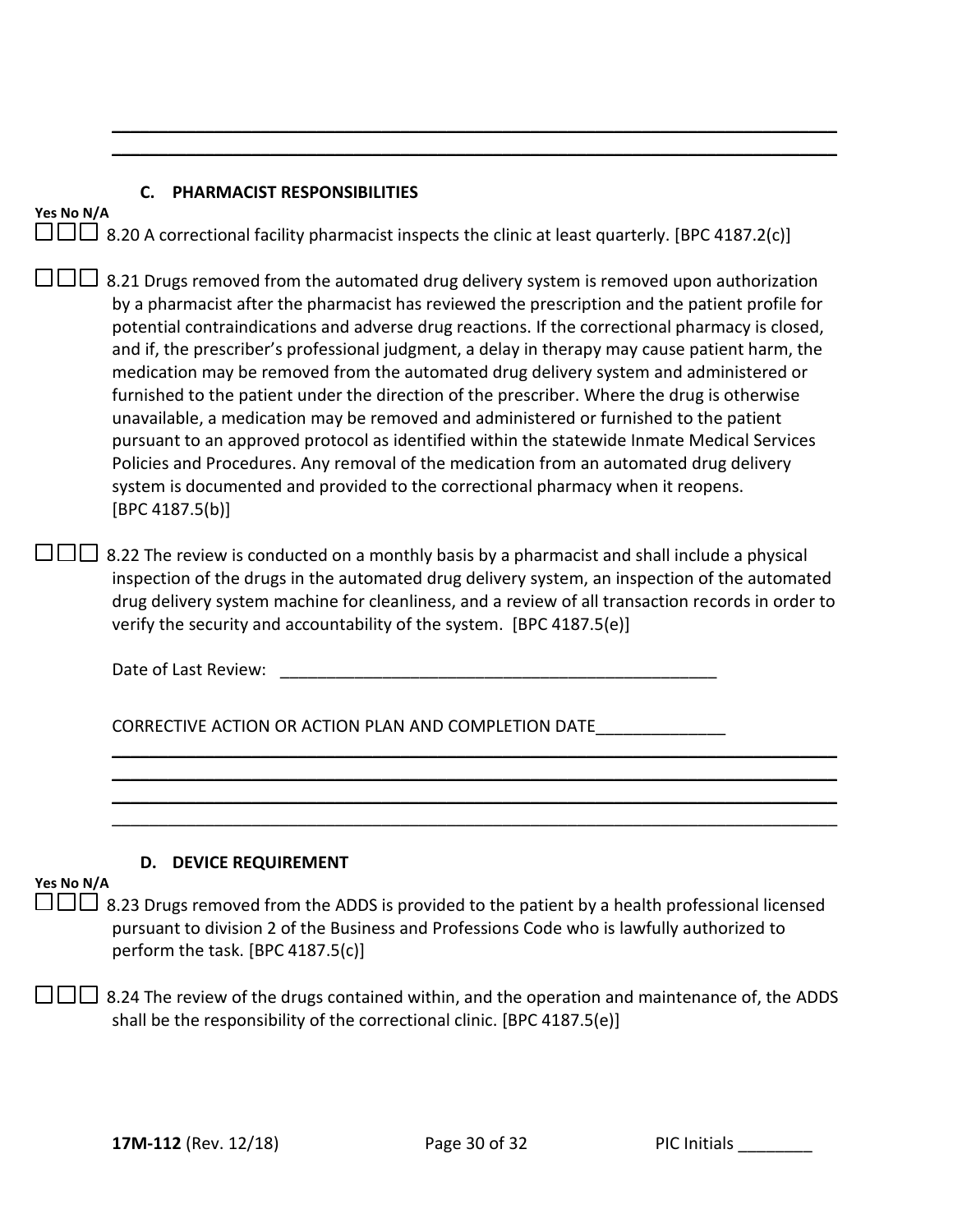|            | 8.25 The ADDS is operated by a licensed correctional pharmacy. Any drugs within the ADDS are<br>considered owned by the licensed correctional pharmacy until they are dispensed from the<br>ADDS. [BPC 4187.5(f)]                                                                                                                                                                            |
|------------|----------------------------------------------------------------------------------------------------------------------------------------------------------------------------------------------------------------------------------------------------------------------------------------------------------------------------------------------------------------------------------------------|
|            | 8.26 Drugs from the ADDS in the correctional clinic are removed by a person lawfully authorized<br>to administer or dispense the drugs. [BPC 4187.5(g)]                                                                                                                                                                                                                                      |
|            | CORRECTIVE ACTION OR ACTION PLAN AND COMPLETION DATE                                                                                                                                                                                                                                                                                                                                         |
|            |                                                                                                                                                                                                                                                                                                                                                                                              |
| Yes No N/A | E. RECORD KEEPING REQUIREMENTS                                                                                                                                                                                                                                                                                                                                                               |
|            | 8.27 All records of manufacture and of sale, acquisition, receipt, shipment, or disposition of<br>dangerous drugs or dangerous devices, at all times during business hours, are open for<br>inspection by authorized officer of the law and is preserved for at least three years from the<br>date of making. A current inventory is kept by the licensed correctional clinic. [BPC 4081(a)] |
|            | CORRECTIVE ACTION OR ACTION PLAN AND COMPLETION DATE                                                                                                                                                                                                                                                                                                                                         |
|            |                                                                                                                                                                                                                                                                                                                                                                                              |